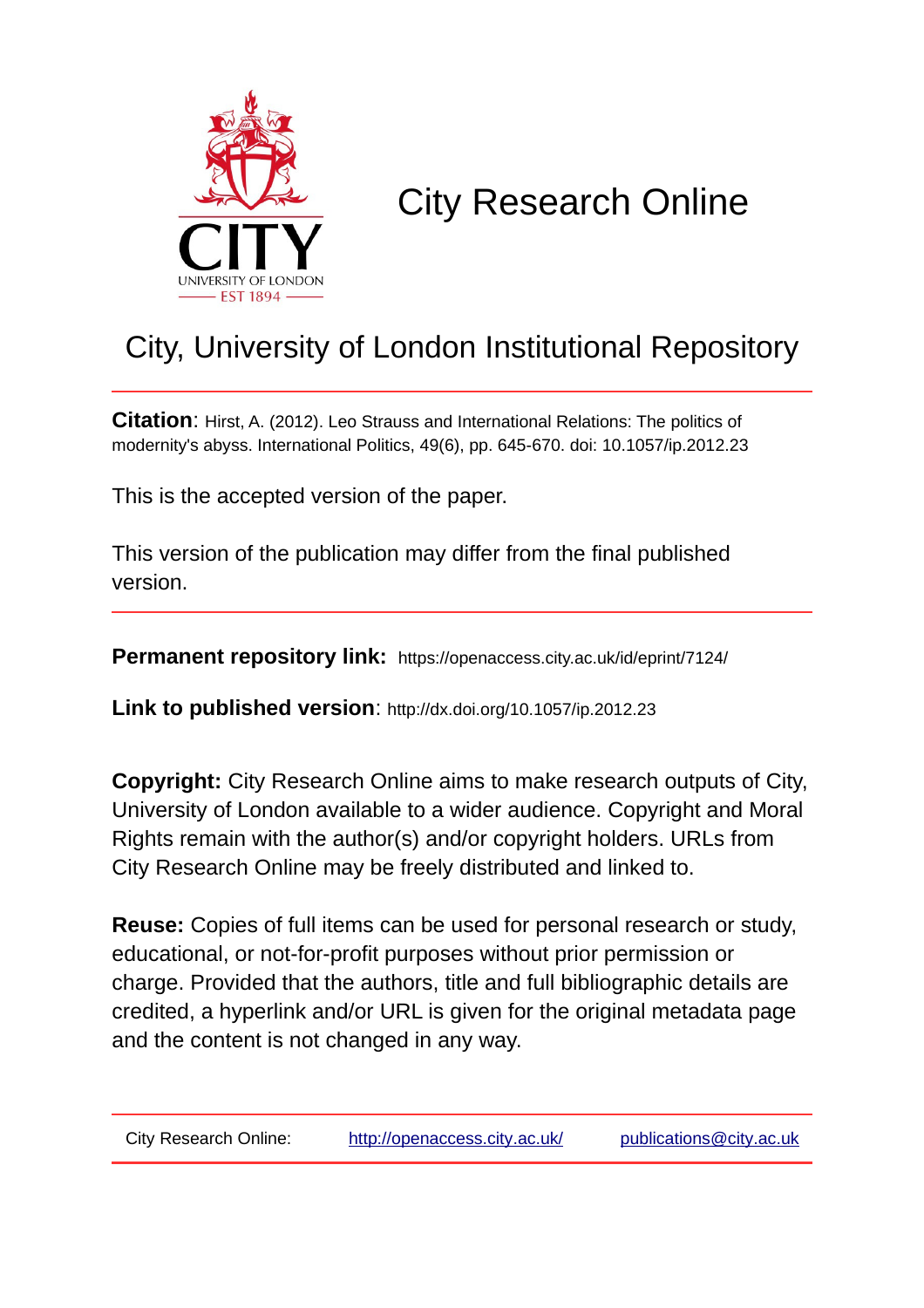#### **Leo Strauss and International Relations: The politics of modernity's abyss**

#### **Aggie Hirst**

#### **School of International Politics, City University London, St John Street, EC1V 0HB London, UK.**

**E-mail: aggie.hirst.1@city.ac.uk**

#### **Abstract**

This article argues that an engagement with the political philosophy of Leo Strauss is of considerable value in International Relations (IR), in relation to the study of both recent US foreign policy and contemporary IR theory. The question of Straussian activities within and close to the foreign policymaking establishment in the United States during the period leading up to the 2003 invasion of Iraq has been the focus of significant scholarly and popular attention in recent years. This article makes the case that several individuals influenced by Strauss exercised considerable influence in the fields of intelligence production, the media and think tanks, and traces the ways in which elements of Strauss' thought are discernible in their interventions in these spheres. It further argues that Strauss' political philosophy is of broader significance for IR insofar as it can be read as a securitising response to the dangers he associated with the foundationlessness of the modern condition. The article demonstrates that the politics of this response are of crucial importance for contemporary debates between traditional and critical IR theorists.

#### **Introduction**

The political philosophy of Leo Strauss has been the subject of controversy within and beyond the disciple of International Relations (IR) in recent years, due in large part to the issue of the influence of Straussians in the US foreign policy-making establishment during the period leading up to the 2003 invasion of Iraq. In Jean-Francois Drolet's view, 'the growth of Straussianism as a school of political thought and its link to the neo-conservative movement and the Republican Party has led to a wide range of contentious claims about Strauss' alleged influence on American politics and foreign policy since the 1980s' (2009, p. 2). Such claims became increasingly widespread in the post-9/11security environment. As Nicholas Xenos notes,

the onset of the US war on Iraq in the spring of 2003 brought with it a series of articles and radio discussions identifying a small group within and around George W. Bush's administration that had played a central role in shaping its foreign policy on Iraq and with intellectual roots stretching back to the otherwise obscure political philosopher Leo Strauss. (2008, p. 5)

As two of Strauss' former students similarly attest, following 9/11 Strauss came to be viewed as the 'thinker behind ever-larger sets of political actors and policies, but most especially he was being identified as "the brains" behind George W. Bush and the Iraq War' (Zuckert and Zuckert, 2006, p. ix).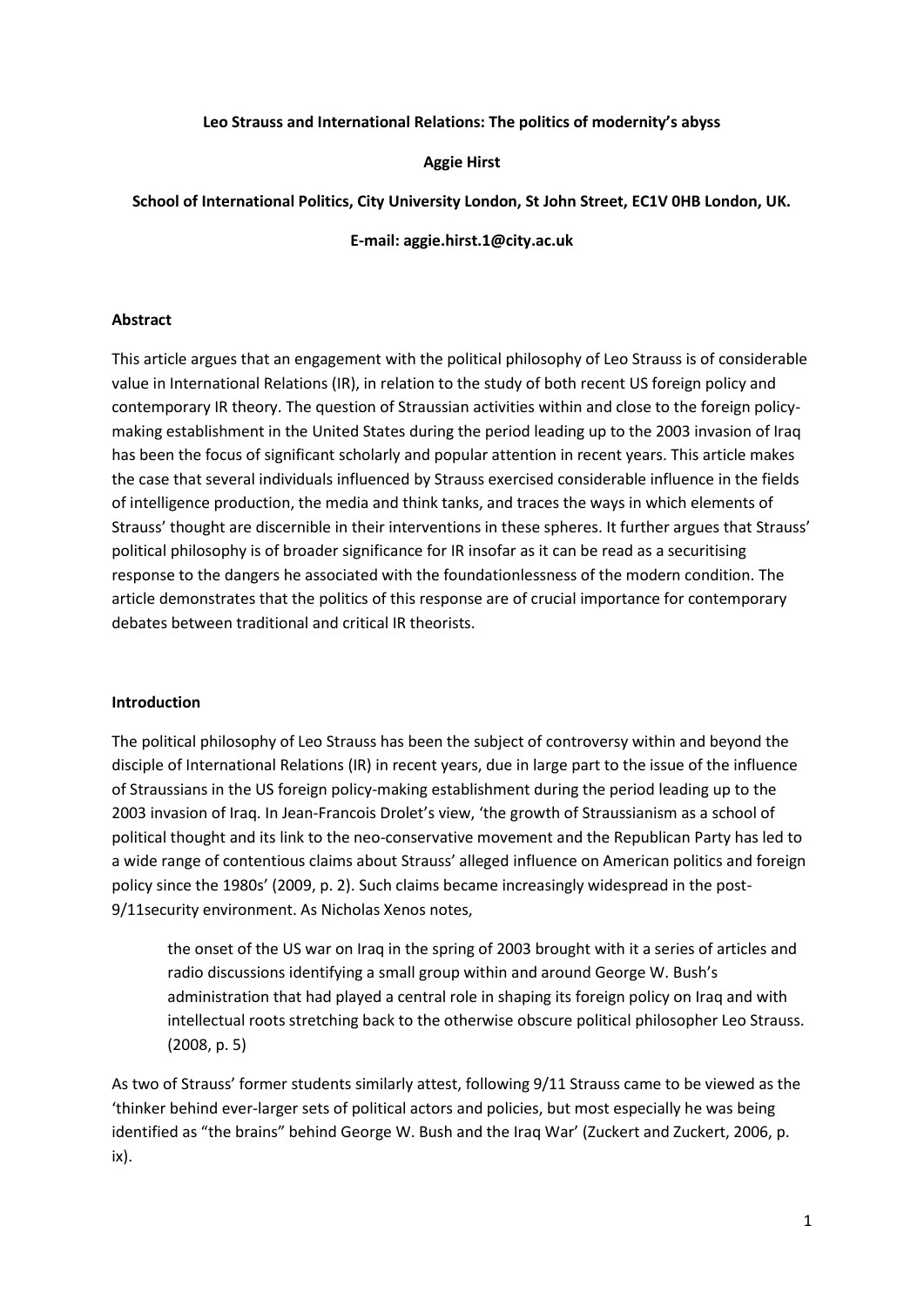From 2003, the question of Straussian influence within the Bush administration received significant attention in the United States and international media (Ackerman and Judis, 2003; Cabrejas, 2003; Frachon and Vernet, 2003; Hersh, 2003; Leupp, 2003; Lobe, 2003; Shorris, 2004). Such was the public intrigue that a play portraying Strauss as 'the guiding light of the neoconservatives, who are forging America's new foreign policy' (Minowitz, 2009, p. 19) opened in 2003.1 In addition, a three-part BBC documentary was broadcast in the United Kingdom in 2004, which drew parallels between the rise of militarised Islamic movements and Strauss-inspired neoconservatism.2 Concurrently, an increase in scholarly engagement with Straussianism occurred during this period, which resulted in the production of several noteworthy texts on the subject (Drury, 1999; Norton, 2004; Zuckert and Zuckert, 2006). Strauss and various Straussians also feature in books dedicated more broadly to post-9/11 US foreign policy (Woodward, 2002; Clarke, 2004; Dorrien, 2004b).

From 2005, a modest body of literature exploring the question of Straussian influence in the US foreign policy establishment emerged in IR (Halper and Clarke, 2004; Connolly, 2005; George, 2005; Williams, 2005; Owens, 2007; Xenos, 2008; Drolet, 2009; George, 2010; Drolet, 2011). This has been applauded on the grounds that 'this is a particularly fascinating issue because Strauss is a much more interesting thinker than he initially appears to be and his political legacy a more potent and compelling factor than is generally realised in an IR context' (George, 2005, p. 175). Reflecting the engagements outside the discipline, examinations of Strauss' thought in IR have tended to focus on the question of the invasion of Iraq. Patricia Owens, for instance, claims that through an exploration of Strauss' thought it 'is possible to understand the contentious political debates surrounding the invasion and occupation of Iraq' (2007, p. 267). Jim George similarly states his intention to 'explore elements of this "Straussian" agenda by emphasising its significance for US and global politics in general and, in more specific terms, for the war in Iraq' (2005, p. 174).

There are at least three problems with the existing IR literature on Strauss and the Straussians, which this article seeks to address. First, recent contributions in the discipline have emphasised a connection between Straussian thought and the broader neoconservative movement in the United States because, as Jim George asserts, 'neoconservatives have drawn from Strauss a thematic agenda of sorts' (2005, p. 174). Michael C. Williams seems to concur, claiming that 'there is little doubt that Strauss' thinking has been influential in many aspects of neoconservatism, and on the personal intellectual trajectory of key individuals' (2005, pp. 308–309).3 Although explorations that draw out these connections certainly have purchase in IR, I would suggest that there exists a propensity to render neoconservatism and Straussianism indistinct in the discipline.4 Although powerful arguments have been made demonstrating their intellectual convergences, such as that developed by Jean-Francois Drolet (2011), it must also be borne in mind that the intellectual roots of neoconservatism extend beyond Strauss (Ehrman, 1995; Kristol, 1995; Stelzer, 2004; Murray, 2006; Drolet, 2011), and that by no means all or even most neoconservatives have engaged in a sustained manner with Strauss' thought or works.5 Presenting neoconservatism and Straussianism as one and the same phenomenon may serve rhetorical purposes, but such a conflation risks overstating the scope of Straussian influence, leaving those relying upon this connection as the basis of their argument open to the charge of imprecision, exaggeration and generalisation (Zuckert and Zuckert, 2006; Minowitz, 2009). Accordingly, this article restricts itself to an exploration of the significance of Straussian thought and the activities of a group of Straussians during the period leading up to the invasion of Iraq, leaving the question of the broader neoconservative movement to one side.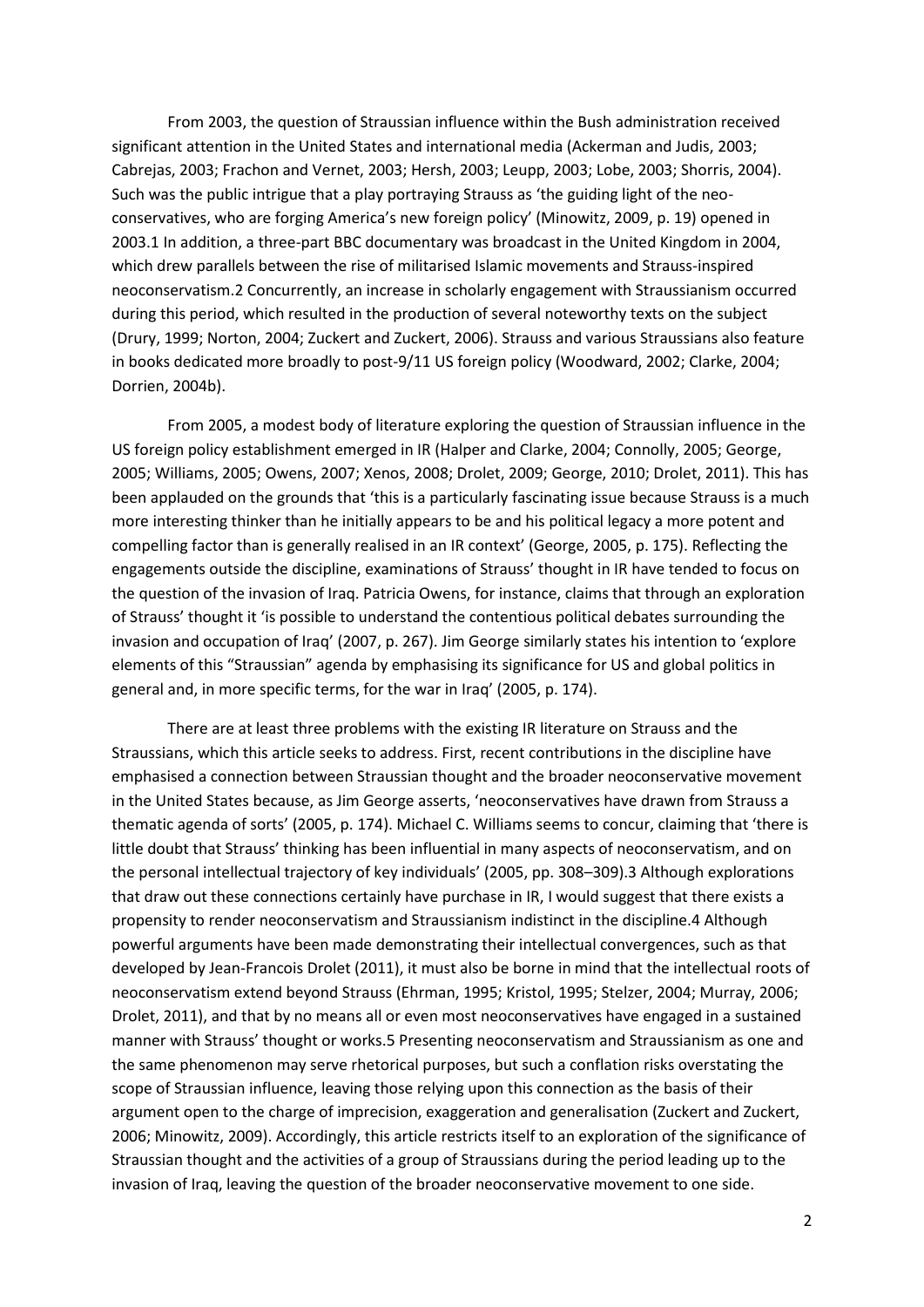A related problem is raised by James Costopoulos. He alleges that the existing literature fails to adequately demonstrate what comprises Straussianism as a political orientation. He asks:

what are the intellectual commitments that 'Straussians' share?... This question is never asked and therefore never answered. Any serious effort to connect Leo Strauss and the 'Straussians' to the Bush administration must answer this question. If no answer is possible, then no connection exists. (Costopoulos, 2005, pp. 271–272)

Building upon existing work in IR and beyond, this article explicitly engages with this challenge, demonstrating that several noteworthy features of Strauss' thought can be identified and traced through the interventions of a group of Straussians active during the period leading up to the invasion of Iraq in the fields of intelligence production, the media and think tanks.

Finally, in addition to conflating Straussianism and neoconservatism, existing accounts have frequently engaged with Strauss' political philosophy only to the extent of connecting certain of Strauss' ideas to the conduct of Straussians in recent US foreign policy decisions, most often his apparent advocacy of the use of deceit in the political establishment, understood in terms of the Platonic 'Noble Lie' (George, 2005). However, this curtails the process of exploration prematurely insofar as it does not endeavour to tease out what may be at stake in Strauss' thought. Although these connections are significant in the study of US foreign policy, they are in themselves not the end of the story. The politics of Strauss' response to the foundationless condition of modernity, which underpins these connections, is of considerable significance in an IR context, both in the context of US foreign policy and more broadly for IR theory.

#### **The Politics of Modernity's Abyss**

The political philosophy of Leo Strauss can be read as one possible response to what he perceived to be the condition of foundationlessness underpinning modernity. As Drolet has argued, for Strauss the 'Enlightenment's doctrinal worship of reason had led to a world without any commanding truth in which all opinions are deemed of equal worth… This created a moral void at the heart of modern societies' (2009, p. 6). Such a void or abyss represents the emptiness left once all foundational beliefs have been undermined; it signifies the vacuum remaining once values, ontology and metaphysics have been shown to be without essential or stable foundations. In Grace Jantzen's words, the abyss signifies 'the removal of guarantees of certainty or ontological foundations upon which truth, whether metaphysical, ethical, or political could be grounded, the end of a "metaphysics of presence" as an anchor point for truth' (2003, p. 256). Strauss was profoundly affected by this destabilisation of the foundations of metaphysics, and deeply preoccupied with the philosophy of Nietzsche and Heidegger, from which he saw it to be emanating (Lampert, 1996; Zuckert, 1996; Smith, 2007). Indeed, it has been suggested that Heidegger 'is the unnamed presence to whom or against whom all of Strauss's writings are directed' (Smith, 2007, p. 109).

Strauss traced the undermining of metaphysical foundations through modern philosophy, from Machiavelli (Strauss, 1973), through Nietzsche (Strauss, 1965) and Heidegger (Strauss, in Pangle, 1989), and perceived its ramifications in modern social science, in which objectivity was no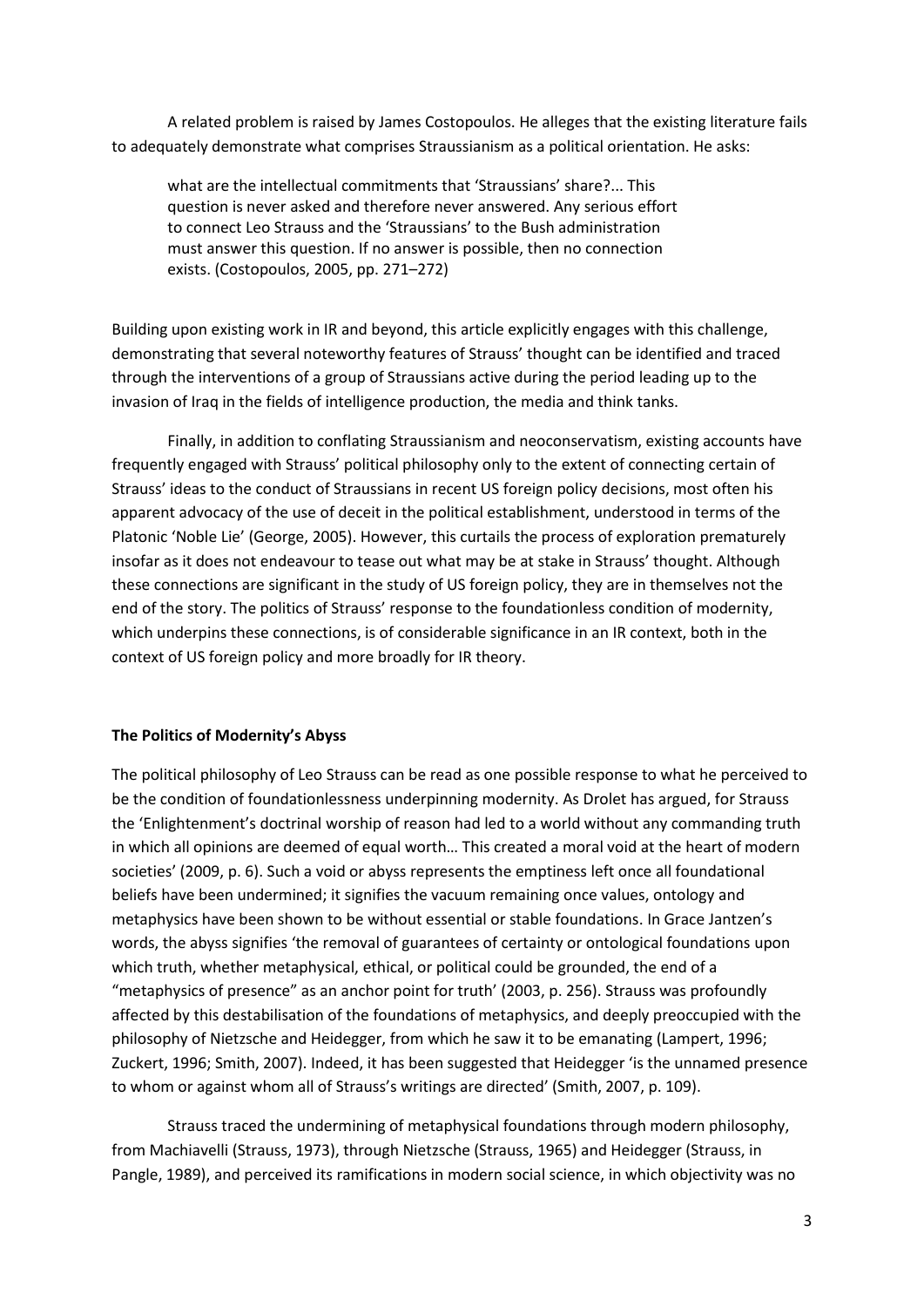longer possible (Strauss, 1973), and the crisis of Western politics, in which the West had lost its identity and purpose (Strauss, 1978). The consequences of this destabilisation were that, by

denying the significance, if not the existence, of universal norms, the historical school destroyed the only solid basis of all efforts to transcend the actual y Since any universal principles make at least most men potentially homeless, it depreciated universal principles in favour of historical principles… The only standards that remain were of a purely subjective character, standards that had no other support than the free choice of the individual. No objective criterion henceforth allowed the distinction between good and bad choices. Historicism culminated in nihilism. The attempt to make man absolutely at home in this world ended in man's becoming absolutely homeless. (Strauss, 1965, pp. 15–18)

The undermining of the foundations of society meant, for Strauss, a descent into relativism and nihilism. This is because the abyss renders man unable to judge or conceptualise the good; for Strauss, man 'cannot live without light, guidance, knowledge; only through knowledge of the good can he find the good that he needs' (1965, p. 74). This condition is both empty and terrifying because 'the Nothing… cannot arouse an enthusiastic and life-inspiring Yes' (Strauss, in Lampert, 1996, p. 195). The exposure of the abyss entails that justice cannot be possible for Strauss; he claims that Socrates concedes to Thrasymachus, in Plato's Republic, that justice is simply a socially necessary artifice (Strauss, 1978, p. 83), that the will of the stronger comprises justice, as no foundational premises exist.6

Strauss' life's work can be read as an attempt to counter or mitigate this descent into nihilism and despair; in Larry George's estimation, Strauss' thought can be understood as 'a lifelong crusade against "relativism" and "historicism" ' (2010, p. 262). Such a crusade was necessary for Strauss precisely because of the power of the Nietzschean and Heideggerian challenges to metaphysics. As Rosen notes, it is 'quite clear from Strauss's own words that he has no adequate defense against Heidegger's fundamental views, nor does he find any prospect of assistance in the various philosophical positions of his day' (2009, p. 123). The primary means by which he sought to mitigate the (in his view) pernicious effects of the consequent foundationlessness was an advocation of the development of social myths that might serve as substitute premises from which society might infer its meaning and purpose. Strauss refers to such myths as 'salutary opinions'; he claimed that it 'would not be strange if Socrates had tried to lead those who are able to think toward the truth and to lead the others toward agreement in salutary opinions or to confirm them in such opinions' (1978, pp. 53–54). For Strauss, 'opinion is the element of society y [and] every society rests, in the last analysis, on specific values or on specific myths, i.e., on assumptions which are not evidently superior or preferable to any alternative assumptions' (Strauss, 1973, p. 222). Such opinions or myths provide the basis from which society takes its bearings, from which its raison d'etre might be inferred:

For if even the best city stands or falls by a fundamental falsehood, albeit a noble falsehood, it can be expected that the opinions on which the imperfect cities rest or in which they believe will not be true, to say the least. Precisely the best of the non-philosophers, the good citizens, are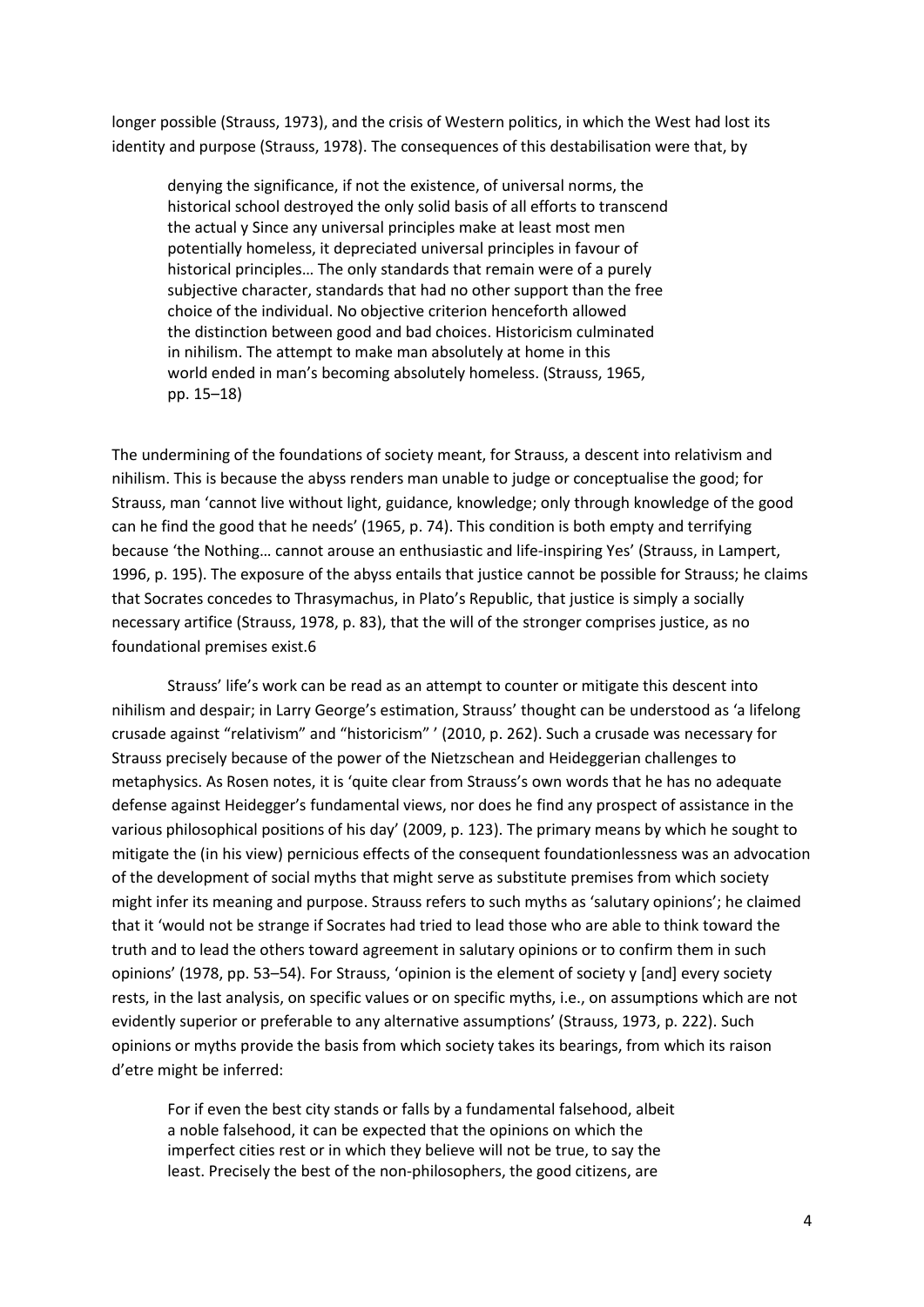passionately attached to these opinions and therefore passionately opposed to philosophy which is the attempt to go beyond opinion toward knowledge. (Strauss, 1978, p. 125)

This sentiment is echoed in Strauss' assertion that 'untrue stories are needed not only for little children but also for the grown-up citizens of the good city, but it is probably best if they are imbued with these stories from the earliest possible moment' (Strauss, 1978, p. 98).

To mitigate the pernicious consequences of the abyss, then, ideas and opinion must be in constant circulation and reaffirmation for Strauss: 'even a mass culture and precisely a mass culture requires a constant supply of what are called new ideas, which are the products of what are called creative minds: even singing commercials lose their appeal if they are not varied from time to time' (Strauss, 1995, p. 5). Thus, he claims, 'the good city is not possible without a fundamental falsehood; it cannot exist in the element of truth' (Strauss, 1978, p. 102). The notion of justice is one such falsehood or myth for Strauss, which, as Lampert shows, can be seen in Strauss' reading of the Republic: the latter is 'an ironic justification precisely of the adikia (unjust) – that comes out beautifully in the Thrasymachus discussion', in which justice 'loses the trial, it wins only through the myth at the end, that is, through a kalon pseudo [beautiful lie], that is, through a deed that is strictly speaking adikon' (2009, p. 71). In other words, as a consequence of the abyss, justice is exposed as a myth,a beautiful lie. Because no truth exists for Strauss in social science, philosophy or justice, opinion must operate in its place such that society may function. A process of generating and disseminating opinion can thus be seen to be a central dimension of Strauss' thought. This is reflected in two telling features of Strauss' thought: the friend/enemy binary and the rehabilitation of the notions of the 'regime' and 'tyranny'.

The conceptualisation of the friend/enemy binary is most frequently associated with the thought of Carl Schmitt, rather than with that of Leo Strauss. Significant ongoing debate exists regarding how Schmitt's oeuvre might be read in an IR context, the friend/enemy binary residing at the very core of this. Although it is beyond the scope of this article to explore this in detail, a particularly interesting dimension of this is the division of opinion between those, on the one hand, who read Schmitt's thought as intimately connected to fascist politics (Howse, 1998, 2003), and those, on the other, who read his existential decisionism as challenging the ontological totalisation of neo-liberal orthodoxy (Mouffe, 2007; Odysseos, 2007), in a manner that resembles, according to Prozorov (2007), a form of 'Foucauldian ethics'.7

Entangled within this broader debate is the question of Strauss' relationship with Schmitt's thought, an issue that is itself subject to considerable disagreement. While Prozorov (2007) and Mouffe (2007) challenge the notion that Schmitt's formulation maps easily onto Strauss' political philosophy, and thereby to Straussian foreign policy activities, Sheppard, for instance, argues that 'Strauss followed Schmitt in using his conception of the political to point out the inherent weaknesses and deficiencies of modern liberalism' (2006, p. 66), his conception of the political understood as the claim that if 'the distinction between friend and enemy ceases even as a mere possibility, there will be a politics-free weltanschauung, culture, civilisation, economy, morals, law, art' (Schmitt, cited in Meier, 2006, p. 13). Although a thorough treatment of this debate cannot be offered here, my concern is to demonstrate the operation of the logic of a dichotomous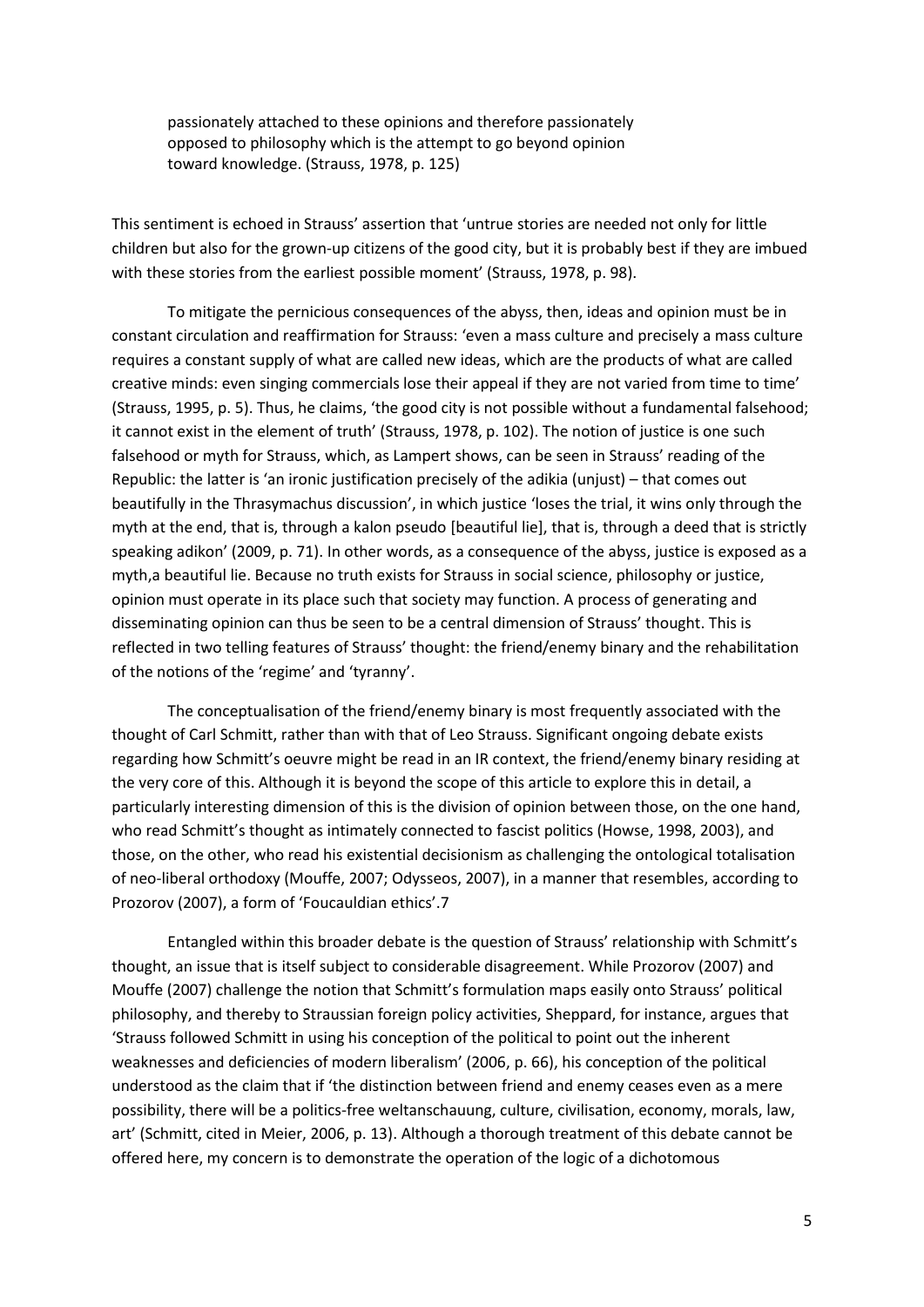conceptualisation of friends and enemies in Strauss' thought, and this can be done leaving aside the question of whether or not this emanates from Schmitt.

Albeit rarely, if ever, stated directly in his own voice, the presence of this binary in Strauss' thought is discernible. It is appealed to, for instance, in his observation that the city 'separates itself from others by opposing or resisting them; the opposition of "We" and "They" is essential to the political association' (Strauss, 1978, p. 111). Similarly, he states that in society, 'the just man is he who does not harm, but loves, his friends and neighbors, i.e., his fellow citizens, but who does harm or who hates his enemies, i.e., the foreigners who as such are at least potential enemies of his city' (Strauss, 1965, p. 149).8 Robert Howse offers a particularly insightful account of Strauss' relationship with the friend/enemy binary. He claims that, for Strauss, 'the political is coeval with the friend/enemy distinction, for only this distinction seems capable of explaining or legitimizing the application of rules within society that are not applied to others on the outside'. However, he continues, Strauss' formulation also 'lays bare the problematic character of the friend/enemy distinction from the perspective of pure natural right. It points to the limits of politics, to the tension between the demands of politics and the unqualified good for man' (1998, p. 80). Strauss, in this reading, both identifies and follows the logic of the friend/enemy binary, but also indicates its constructed and contingent nature, exposing, in a pseudo-deconstructive manner, at least for those able to see, its constituted rather than eternal nature. Thus, the logic of the friend/enemy binary can be seen to be at work in Strauss' thought. As will be further demonstrated below, the operation of this dichotomy plays a crucial role in the generation of salutary opinions.

In conjunction with this binary are two terms that run as Xenos notes (2008: xi), through Strauss' thought: the concept of the 'regime' and the related notion of 'tyranny'. More than simply the ways in which the practical infrastructure of society is organised, the regime refers, for Strauss, to the modes of life within a society, the premises and values upon which society rests, the very foundations of society. Strauss states that for the ancients, 'the regime is the "form" of the city… [and] who is or is not a citizen depends already on the form' (1978, p. 46). He comments elsewhere: 'what it means to be a good citizen depends entirely on the regime. A good citizen in Hitler's Germany would be a bad citizen elsewhere' (1973, p. 35). For Strauss, the citizen is fundamentally constituted in light of the regime; as Machiavelli showed, 'while men are by nature selfish, and nothing but selfish, hence bad, they can become social, public spirited, or good. This transformation requires compulsion. The success of this compulsion is due to the fact that man is amazingly malleable' (Strauss, 1973, p. 42).9 The regime is thus crucial to the ways in which individuals and society are constituted, and plays a central role in the generation of society's opinions. Like the friend/enemy binary, and indeed reflecting its operation, it guards against descent into relativism by contributing to constituting society as something in particular.

Part of how such a constitution can occur is the positioning the regime against an enemy regime. Strauss' use of the term 'tyranny' functions in precisely this manner. He states:

A social science that cannot speak of tyranny with the same confidence with which medicine speaks, for example, of cancer, cannot understand social phenomena as what they are… Present day social science finds itself in this condition… Once we have learned again from the classics what tyranny is, we shall be enabled and compelled to diagnose as tyrannies a number of contemporary regimes which appear in the guise of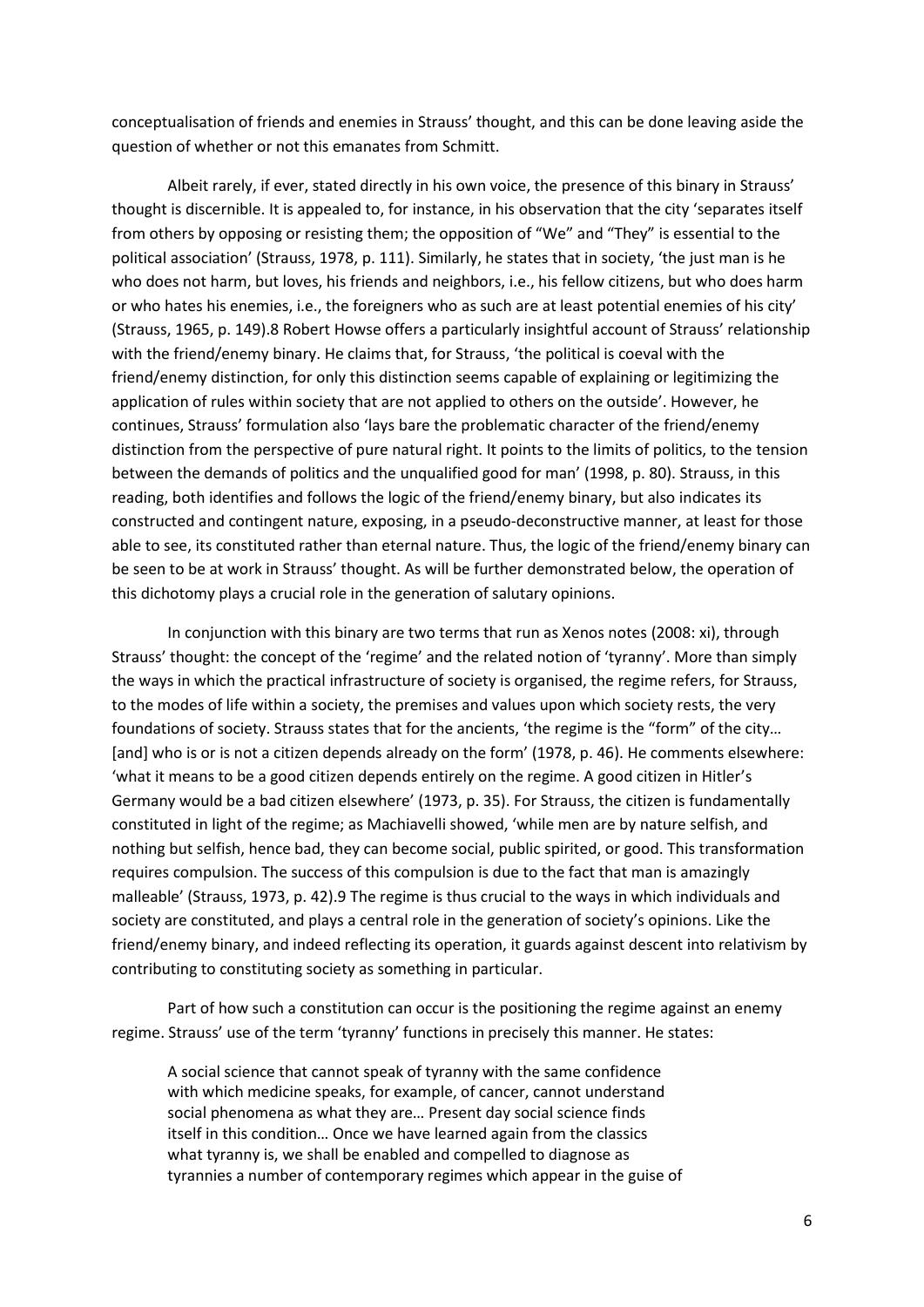dictatorships. (Strauss, 1973, p. 95)

Strauss thus explicitly endeavoured to rehabilitate the notion of tyranny in the context of foreign policy. As one Straussian noted,

to the best of my recollection, in the political science of the 1930s neither Hitler nor Stalin was referred to as a tyrant. Their regimes were called dictatorships, or totalitarian, in deference to the quest for 'value free' objectivity. Yet this 'objectivity' made it impossible to understand the political reality. Strauss's On Tyranny was written in part to restore the classical term and with it the classical understanding. (Jaffa, 1999, p. 44)

The notion of tyranny functions alongside the concept of the regime in order to designate society's enemy in morally clear terms. It is thus closely related to Strauss' awareness and mobilisation of the friend/enemy binary. These features of Strauss' thought have important implications both for the study of contemporary US foreign policy and in the context of IR theory.

## **Straussians and US Foreign Policy**

An exploration of the individuals and interventions that influenced the decision to invade Iraq is of crucial significance to contemporary IR scholarship, not least as a consequence of the leading roles played by the United States and United Kingdom in its undertaking and the ongoing devastation it has resulted in. Owing to the problems associated with the tendency to conflate Straussianism with neoconservatism more broadly, this article restricts itself to exploring the interventions of a small group of Straussian individuals active in this context.10 These are: William Kristol, Harvey Mansfield, Gary Schmitt, Abram Shulsky, Harry Jaffa and Paul Wolfowitz.11 These Straussians occupied various influential positions during the period immediately before the 2003 invasion of Iraq. Kristol chaired the Project for the New American Century (PNAC) and serves as editor of the Weekly Standard; Mansfield is William R. Kenan, Jr Professor of Government at Harvard and received a National Humanities Medal from President Bush in 2004; Schmitt ran PNAC as its Executive Director; Shulsky headed the controversial Office of Special Plans (OSP); Jaffa is Professor Emeritus of Government at the Claremont Graduate School and Distinguished Fellow at the Claremont Institute; and Wolfowitz served as Deputy Defense Secretary. These Straussians inherit from Strauss a sense of the constituted nature of social opinions and the imperative to generate and disseminate these such that society may cohere. Their interventions in the spheres of intelligence production, the media and think tanks follow Strauss' logic of generating opinion, reflect his emphasis on the friend/enemy binary, and mobilise the terms 'regime' and tyranny' extensively.

#### Straussians and intelligence production: Rejecting objectivity; creating reality

Shulsky, Schmitt and Wolfowitz were highly active in the sphere of intelligence production during the period in question, and indeed for many years before this.12 Their interventions in this sphere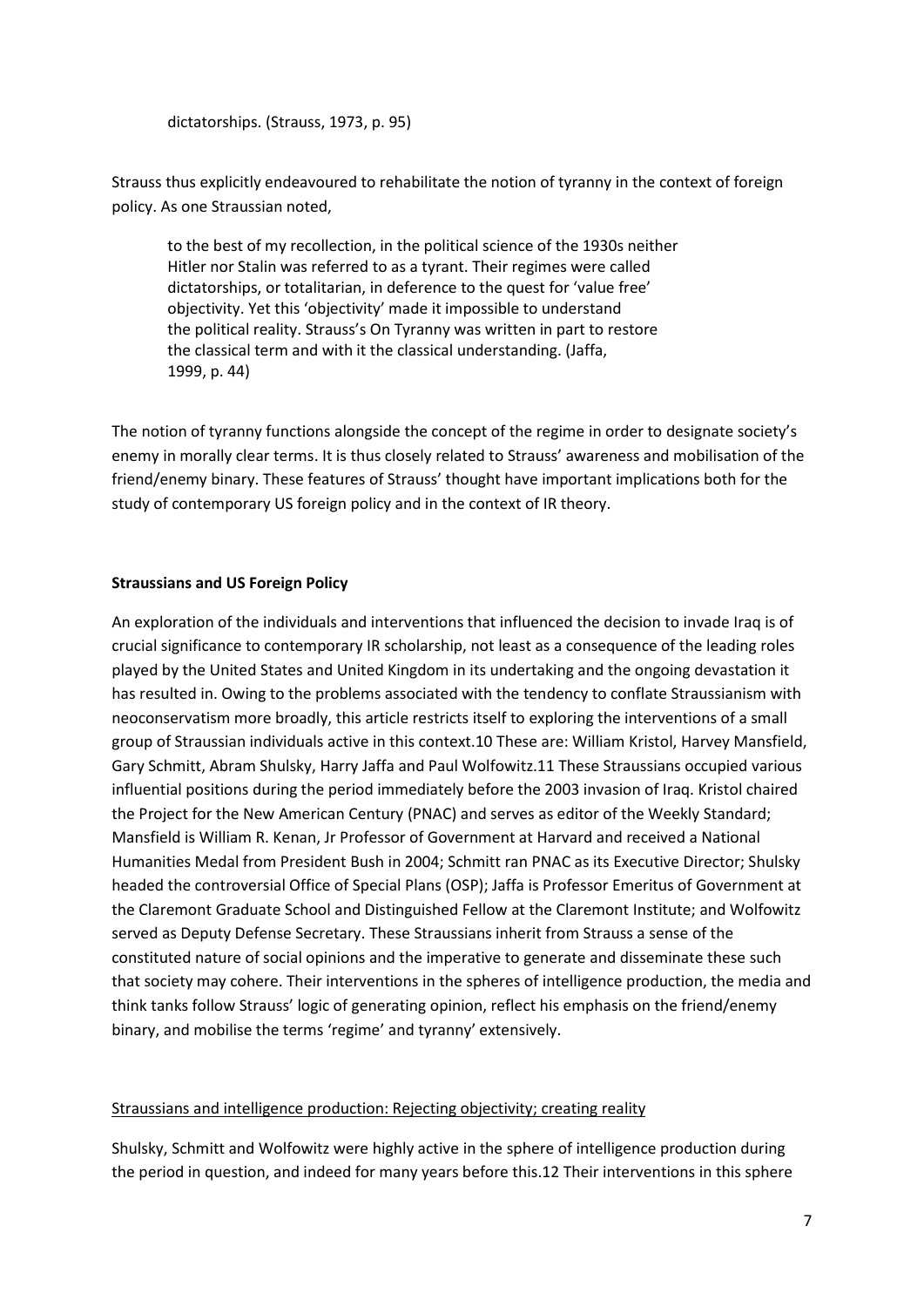follow the logic of Strauss' position that objectivity cannot be possible given conditions of foundationlessness; they advocated and engendered changes in intelligence praxis that clearly reflect Strauss' thought.

Traditionally, the intelligence community had operated from the assumption that its practices could lead to objective conclusions. This theoretical premise was derived in large part from the ideas and practice of Sherman Kent, a Yale Professor who served in the CIA during World War II and for 17 years during the Cold War. According to Peter Boyer, Wolfowitz was sceptical of these methodological assumptions: he had 'deep and abiding suspicions about the inviolability of the intelligence community's culture and processes, a scepticism that dates back to his earliest days in government service' (2004, p. 4). This was because, Shulsky notes, these assumptions reflect

the tremendous optimism of the social sciences of the 1940s and 1950s… that the new methodology of social science would begin to bear fruit and result in a much more scientific understanding of human behaviour… on the model of the physical sciences. (1995, p. 20)

This belief cannot, for Shulsky, be sustained: ' "scientific" social science is much more problematic [than it seems] and y the model of the physical sciences is not applicable. This', he continues, 'undercuts Kent's belief in intelligence as universal social science and forces us back to the main issue of how the information needs of a government should be met' (1995, p. 20). The question remaining if objectivity is impossible is, then, for Shulsky, meeting the needs of policy makers. Strauss' influence is clearly discernable here; Schmitt and Shulsky note that 'the trends in political science that Strauss polemisized against… also affected the world of intelligence' (1999, p. 407). Shulsky and Schmitt propose two changes to intelligence production methodology. First, they insist that the focusing on the particularities of the nation being studied must be central to intelligence production:

national security… cannot be considered independently of the nation's type of government (or regime) and its ideological outlook. Although adherents of Realpolitik would argue that a nation's interests are determined by the objective factors of the international system, ideological view, and a country's political culture more generally, affect how a government perceives them. For example, a regime's ideological character may determine whether or not it views a given foreign country as a threat. (1995, p. 3)

The presence of the concept of the 'regime' is highly significant here; it echoes Strauss' identification and use of the term as noted above. Second, they argue that intelligence production must be more closely guided by policy makers. In Shulsky and Schmitt's words,

having some collection capability under the control of policy-makers with specific needs, such as the military, is likely to make the resulting intelligence more relevant… [C]loseness to policymakers, despite the threat to 'objectivity' that entails, makes sense if it grounds the analysts in concern for concrete policy issues that must be addressed in instrumentally useful ways. (2002, pp. 50–54)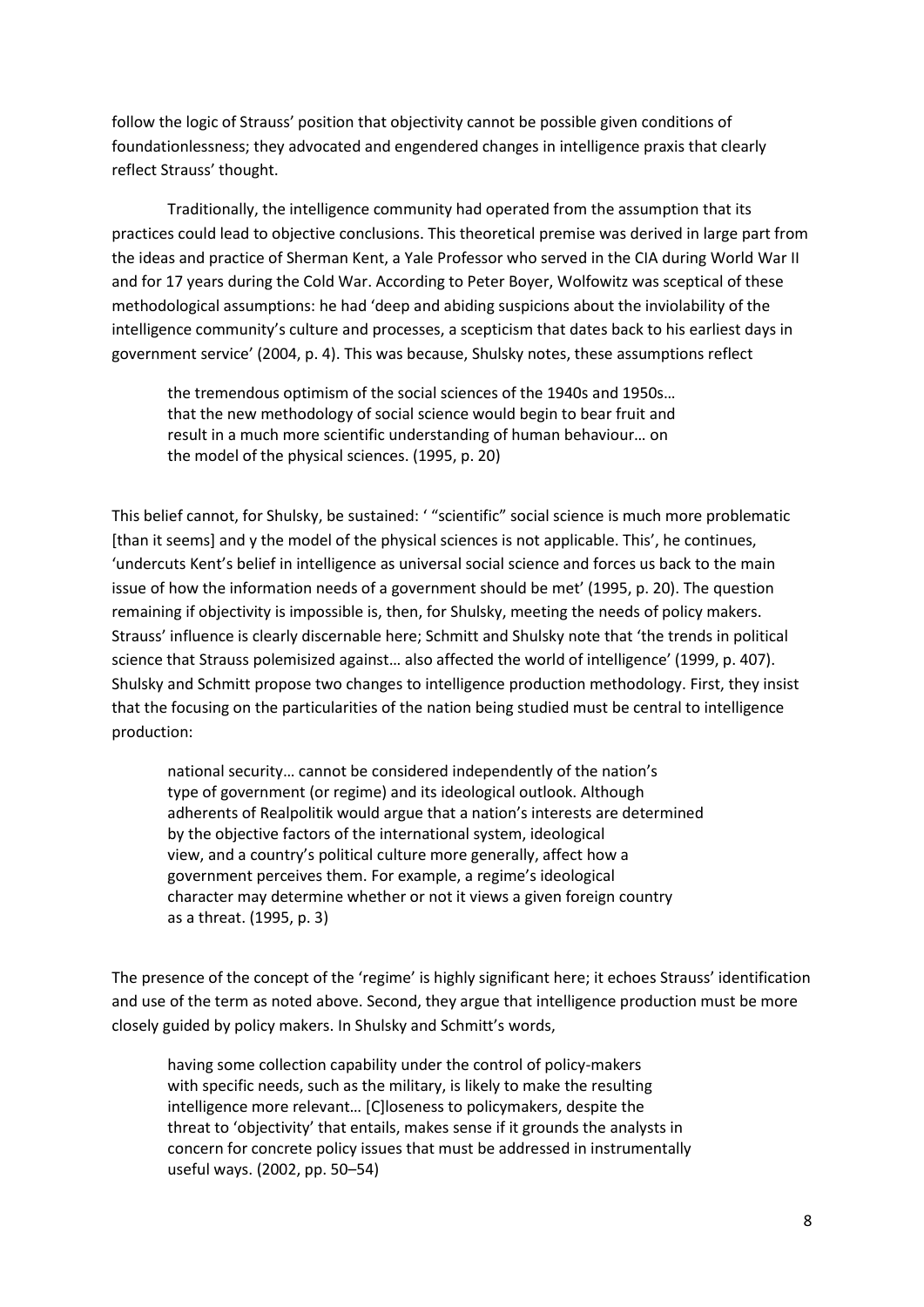Similarly, Wolfowitz argues that 'the policy process should drive intelligence production' (1995, p. 75).

During the period leading up to the invasion of Iraq, these Straussiansoccupied highly influential positions within the intelligence community. In October 2001, Wolfowitz and Rumsfeld established the Policy Counterterrorism Evaluation Group, although this was kept secret for more than a year (Lang, 2004). Simultaneously, the structure of the Iraq Desk at Near East and South Asian Affairs was abruptly changed and this resulted in the creation of a new entity, the OSP, during late summer 2002. This agency was dedicated to exploring the possible connections between 9/11 and Saddam Hussein's Iraq.13

Intelligence production at the OSP was conducted in ways that reflect Wolfowitz, Shulsky and Schmitt's prescriptions for reform mentioned above; practices central to the Kentian model were suspended and political interests played a central role. As a former National Security Council expert on Iraq has argued, the OSP 'dismantle[d] the existing filtering process that for fifty years had been preventing the policymakers from getting bad information' (Pollack, cited in Hersh, 2005, p. 223). During this period, the OSP sidestepped practices of peer review, the verification of material by comparison with other existing information, and other traditional procedures designed to ensure that only reliable information reached policy makers.14 This process became known as 'stovepiping'.

Stovepiping refers to the direct feeding of unsubstantiated information straight to the highest levels of the political establishment. In Gordon Mitchell's words, 'this transmission occurs through channels that circumvent institutionalised vetting procedures used to validate and coordinate intelligence assessments amongst the intelligence community's numerous institutional entities producing official reporting' (2006, p. 15). This shift in verification procedures was defended by Wolfowitz:

we must accelerate the speed with which information is passed to policy makers and operators. We cannot wait for critical intelligence to be processed, coordinated, edited and approved – we must accept the risks inherent in posting critical information before it is processed. (cited in Mitchell, 2006, p. 15)

This coincides closely with these Straussians' commitment to conducting intelligence production with the aims of policy makers in mind.

There were at least two major disagreements between the OSP and the CIA/DIA during this period, namely the question of a connection between the 9/11 attacks and Saddam Hussein, and the issue of the latter's possession of weapons of mass destruction (WMD). Although Admiral Bob Inman, a former Deputy Director of the CIA, submitted that 'there was no tie between Iraq and 9/11, even though some people tried to postulate one… I know of no instance in which Iraq funded direct, deliberate attacks on the United States' (cited in Lang, 2004), the OSP insisted that such a connection did exist. Similarly,

CIA analysts also generally endorsed the findings of the International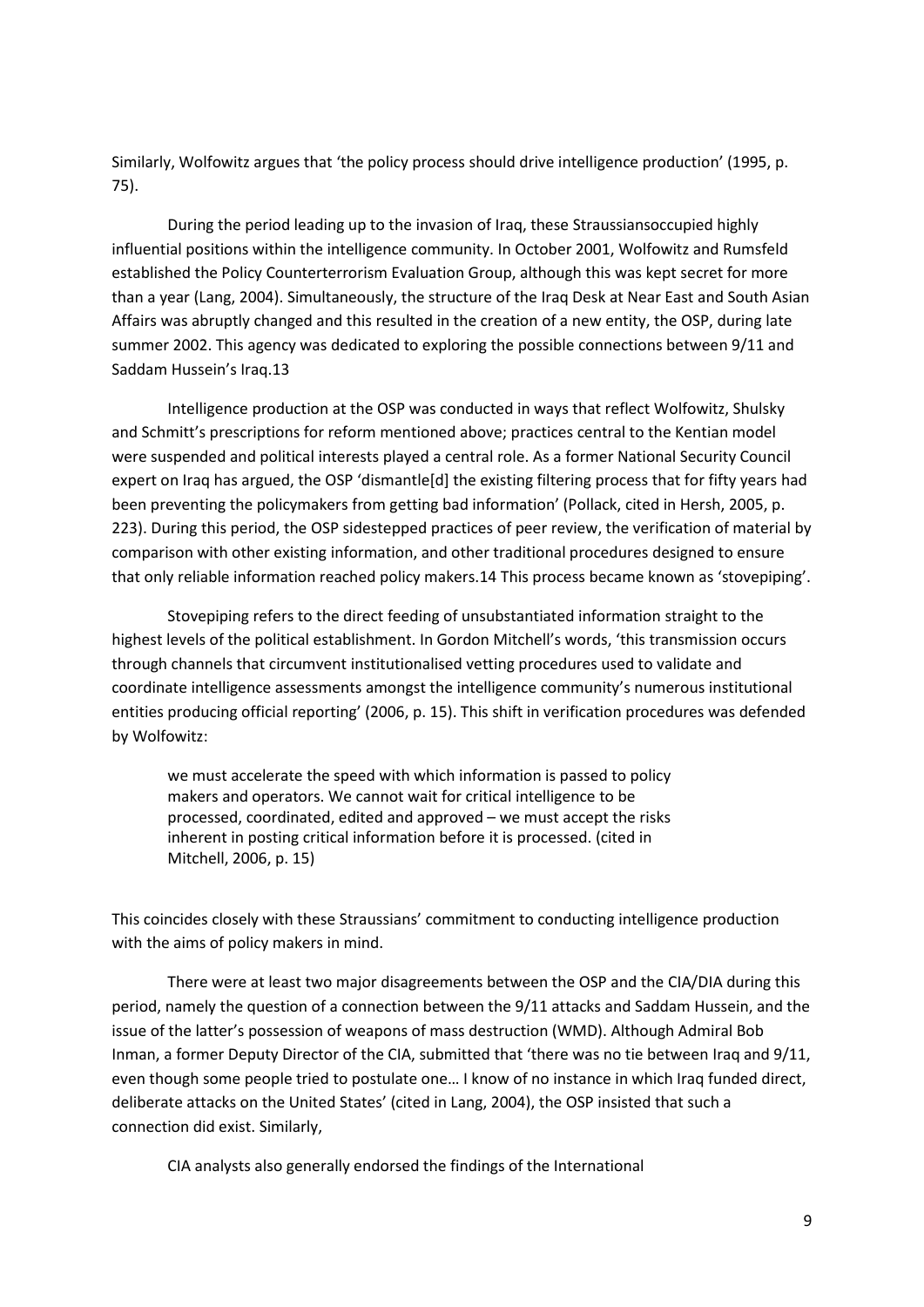Atomic Energy Agency (IAEA), which concluded that y[Iraq's] present capabilities were virtually nil. The IAEA possessed no evidence that Iraq was reconstituting its nuclear program and, it seems, neither did US intelligence. In CIA Director George Tenet's January 2002 review of global weapons-technology proliferation, he did not even mention a nuclear threat from Iraq. (Ackerman and Judis, 2003)

In contrast, the OSP insisted that Saddam Hussein had these at his disposal.

These claims were codified in a series of 'talking points' produced at the OSP. These talking points were 'a series of bulleted statements, written persuasively and in a convincing way, and superficially they seemed reasonable and rational' (Kwiatkowski, 2004). These points 'were to be the only briefings provided on Iraq' (Lang, 2004). They emphasised that 'Saddam Hussein has gassed his neighbors, abused his people, and was continuing in that mode, becoming an imminently dangerous threat to his neighbors and to us', that 'Saddam Hussein had harboured al-Qaida operatives and offered and probably provided them with training facilities – without mentioning that the suspected facilities were in the US/Kurdish-controlled part of Iraq', and that 'Saddam Hussein was pursuing and had WMD of the type that could be used by him, in conjunction with al-Qaida and other terrorists, to attack and damage American interests, Americans and America'. They concluded that

Saddam Hussein had not been seriously weakened by war and sanctions and weekly bombings over the past 12 years, and in fact was plotting to hurt America and support anti-American activities, in part through his carrying on with terrorists – although here the intelligence said the opposite. (Kwiatkowski, 2004)

All of this led Kwiatkowski to reflect that,

with the talking points, many of the propagandistic bullets that [we] were given to use in papers for our superiors to inform them – internal propaganda – many of those same phrases and assumptions and tones, I saw in Vice President Cheney's speeches and the president's speeches. So I got the impression that those talking points were not just for us, but were the core of an overall agenda for a disciplined product, beyond the Pentagon. Over at the vice president's office and the Weekly Standard, the media, and the neoconservative talking heads and that kind of thing, all on the same sheet of music. (cited in Lang, 2004)15

Kwiatkowski claims that the talking points were only distributed following 'Shulsky's approval', and the modifications that occurred over time were 'directed or approved by Shulsky and his team' (Kwiatkowski, 2004). In Lang's estimation, 'Shulsky seems to have set out to use the OSP as the means for providing the Bush administration policymakers all the ammunition they needed to get their desired results' (2004). This is consistent with these Straussians' agenda of a policy-driven intelligence production process and represents a suspension of the Kentian methods as Strauss' rejection of positivism implies. As Shulsky reiterates, 'why fight it out on policy grounds if one can win by manipulating the intelligence product and arrogating its aura for one's position?' (1995, p. 27). Thus, Strauss' thought can clearly be discerned in the context of intelligence production.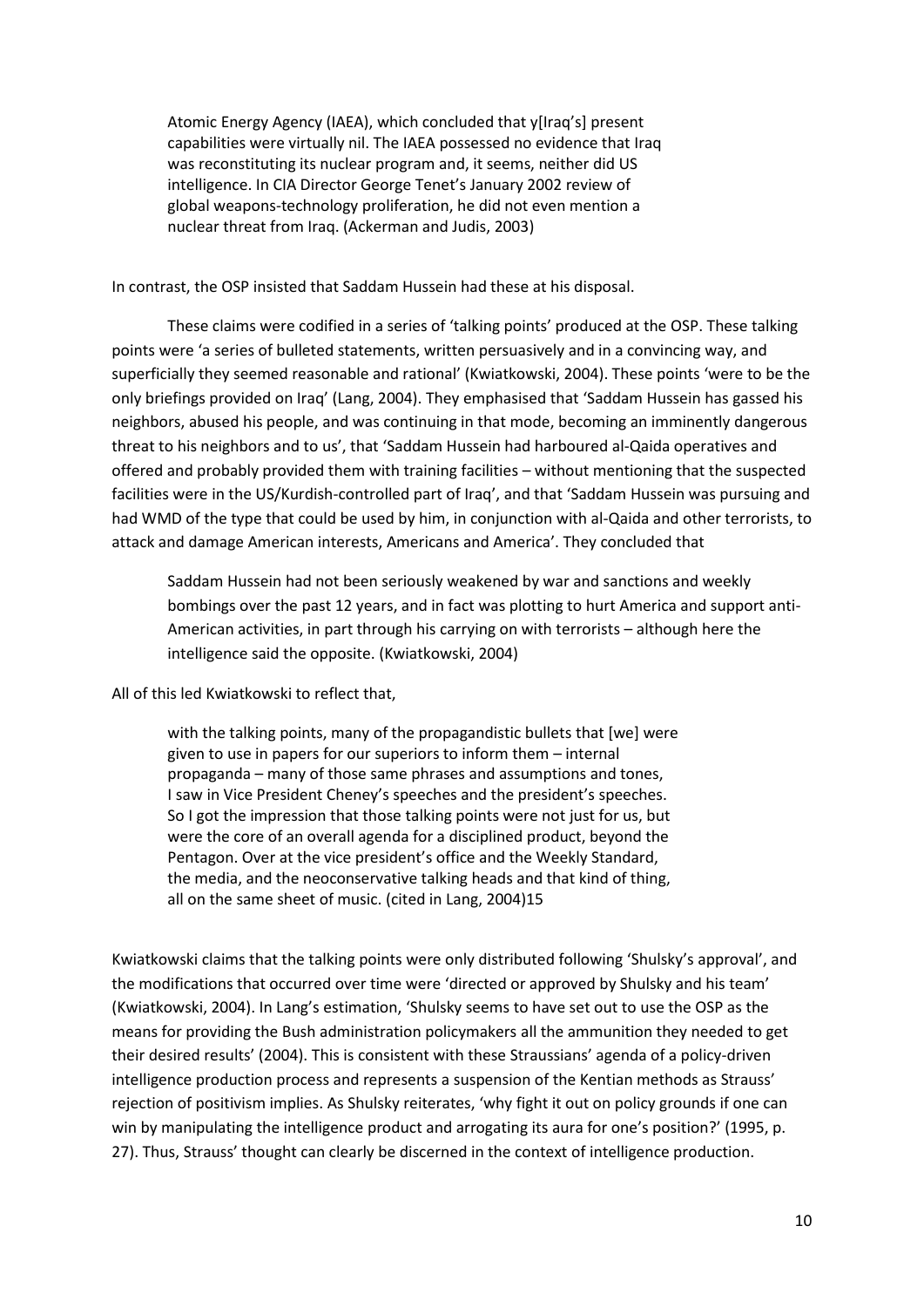#### Straussians and the Media: Making manifest friends and enemies

In conjunction with their activities in the sphere of intelligence production, these Straussians enacted concurrent interventions in the media that reflectStrauss' thought. In this context in particular, the friend/enemy binary and the notions of the 'regime' and 'tyranny' are clearly in evidence. Kristol was particularly visible in media during this period, publishing regularly in the Weekly Standard, as well as appearing regularly on Fox and MSNBC (Halper and Clarke, 2004, p. 188), and on Good Morning America, The Week with David Brinkley and The NewsHour with Jim Lehrer (Dorrien, 2004a, p. 126). Mansfield, Wolfowitz, Schmitt and Jaffa were also active in this sphere.

Just as the Straussians in the realm of intelligence production had propounded a version of events that divided the world into friends and enemies, so too did the Straussians in the media. As Mansfield commented, 'these people are not just others whom we can understand if we look hard at them and see that underneath them they're really like us. No, they're different from us. They're our enemies' (Mansfield, 2002). This 'enemy' was comprised, these Straussians insisted, of an amalgamation of Saddam Hussein, terrorists and WMD; indeed Kristol claimed a connection between Iraq and terrorism existed on the evening of 9/11 itself:

I think Iraq is, actually, the big, unspoken sort of elephant in the room today. There's a fair amount of evidence that Iraq has had very close associations with Osama bin Laden in the past, a lot of evidence that it had associations with the previous effort to destroy the World Trade Centre [in 1993]. (cited in Lobe, 2003)

During the period of the establishment of the OSP and its intelligence production activities, Kristol placed a strong emphasis on the dangers of the combined threats posed by Iraq, terrorism and WMD in the Weekly Standard. In one article, he argued that 'Iraq is the threat and the supreme test of whether we as a nation have learned the lesson of September 11'. He continues,

but after September 11, we have all been forced to consider another scenario. What if Saddam provides some of his anthrax, or his XV, or a nuclear device to a terrorist group like al Qaeda? Saddam could help a terrorist inflict a horrific attack on the United States or its allies… To this day we don't know who provided the anthrax for the post-September 11 attacks. We may never know for sure. (Kagan and Kristol, 2002)

Wolfowitz also contributed to disseminating the connection in the public

realm:

our successes in recent months in capturing terrorists demonstrate clearly that the effort we have mobilized at the same time to disarm Iraq of its weapons of mass terror has not distracted us from the hunt for al Qaeda. But make no mistake; these are not two separate issues. Disarming Saddam's weapons of mass terror is a second front in the war on terrorism. (cited in Rhem, 2003)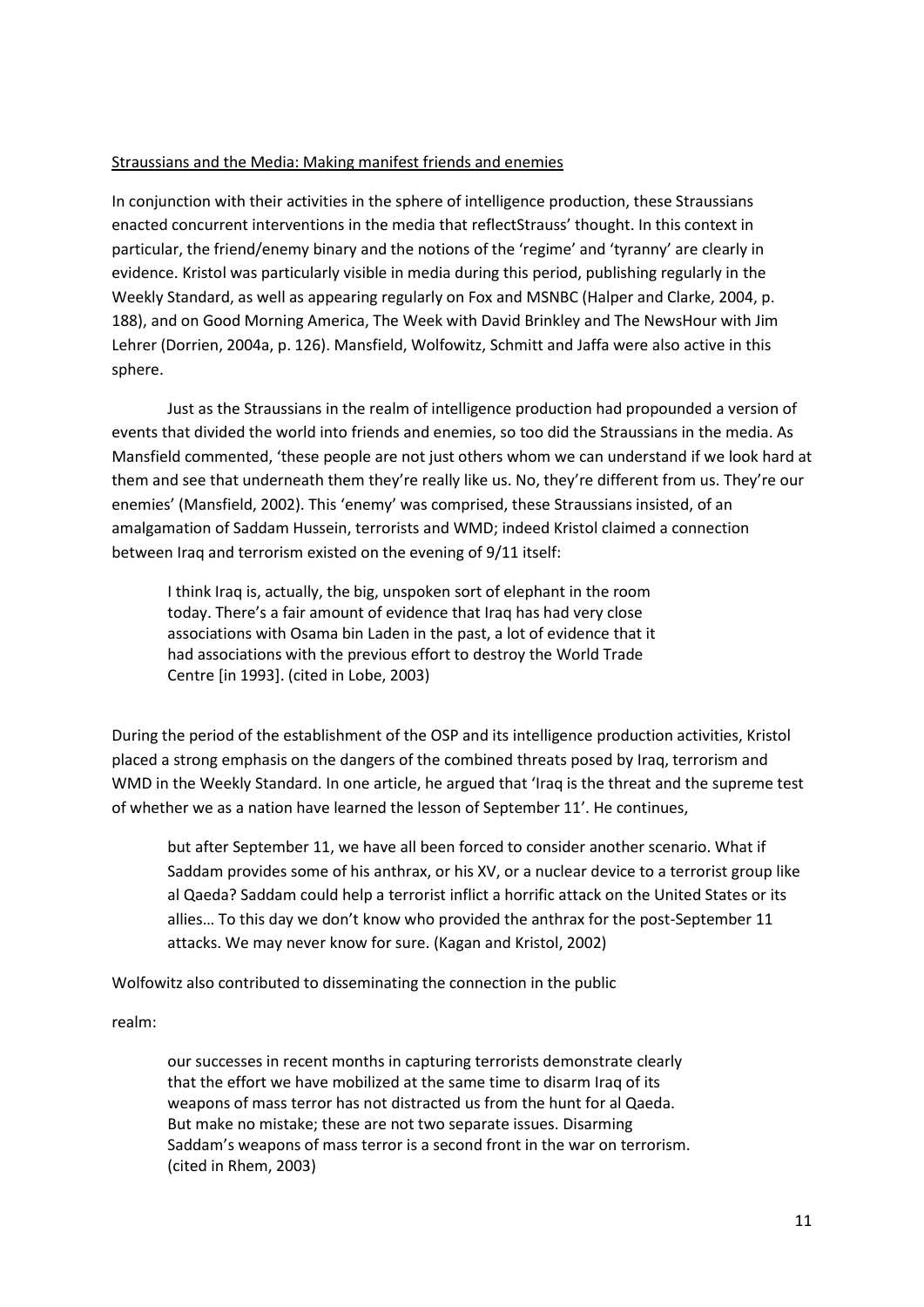As well as his concurrence with Kristol that the issues were not separate, what is especially noteworthy here is Wolfowitz's use of the new term 'weapons of mass terror' as a substitute for the usual 'weapons of mass destruction'. That opinion is malleable and ideas productive is demonstrated here; this Straussian attempt to conceptually conjoin disparate notions reflects Strauss' thought.

In addition to the development of particular conceptualisations of an enemy figure, these Straussians' interventions in the media are riddled with distinctively Straussian terminologies, namely the terms 'regime' and 'tyranny'. Following the 9/11 attacks, the question of removing Saddam Hussein's regime, as well as linguistically connecting him with the Taliban is in evidence: Ousting Saddam, like ousting the Taliban, is only the first step in a long process. Everyone knows we can remove an evil regime. The question is, are we willing to expend the security, financial, diplomatic, and political resources to make the successor regime a success. (Wolfowitz, 2002, p. 3)

Mansfield also emphasises the connection by invoking the notion of the regime, claiming about invasion of Iraq that the ' "war on terror" and this war are one and the same. We should certainly pursue those regimes that use terrorism as well as the actual terrorists themselves' (cited in Turner, 2003). Jaffa also utilised the term, asking in relation to Saddam Hussein's acquisition of 99 per cent of the vote in the Iraq elections, 'does that make his regime any less tyrannical?' (2003).

As this shows, the notion of tyranny was also mobilised. A month after the attacks, for instance, Schmitt argued that 'the Iraqi dictator has made it known time and again that the "mother of all battles" continues. And, like all tyrants of his maniacal stripe, he seeks not only to hold onto power but to claim a place in history' (Schmitt, 2001). Similarly, Kristol noted that the 'Arab world may take a long time coming to terms with the West, but that process will be hastened by the defeat of the leading anti-western tyrant' (Kagan and Kristol, 2002).

Importantly, these terms had significant productive effects. The figure of the 'regime' became highly visible in the context a central narrative surrounding Iraq, namely 'regime change'. Tellingly, Kristol noted this: 'President Bush's advocacy of "regime change"… is a not altogether unworthy product of Strauss' rehabilitation of the notion of regime' (Lenzner and Kristol, 2003). Similarly, the notion of tyranny was applied extensively, and may have occupied an even more central rhetoric role if the proposed 'War on Tyranny', which was called for to replace the War on Terror (Engdahl, 2005), had taken hold. This is not to suggest that these Straussians enjoyed a monopoly on the use of these terms, nor that they were the only people to employ them. Rather, it can be seen that these Straussians in the media acted consistently with Strauss' thought in emphasising the notion of an enemy and making extensive use of the terms 'regime' and 'tyranny'.

#### Straussians and think tanks: 'Leading' social opinion

These Straussians were also active in a variety of think tanks during the period in question. Although their various affiliations are also worthy of consideration,16 of particular significance here is PNAC. PNAC was founded by Kristol, along with Robert Kagan, in 1997, and Schmitt was its Executive Director. Wolfowitz was also a member. PNAC's activities attracted considerable attention during this period, not least as a consequence of the open letters it sent to President Bush. In a similar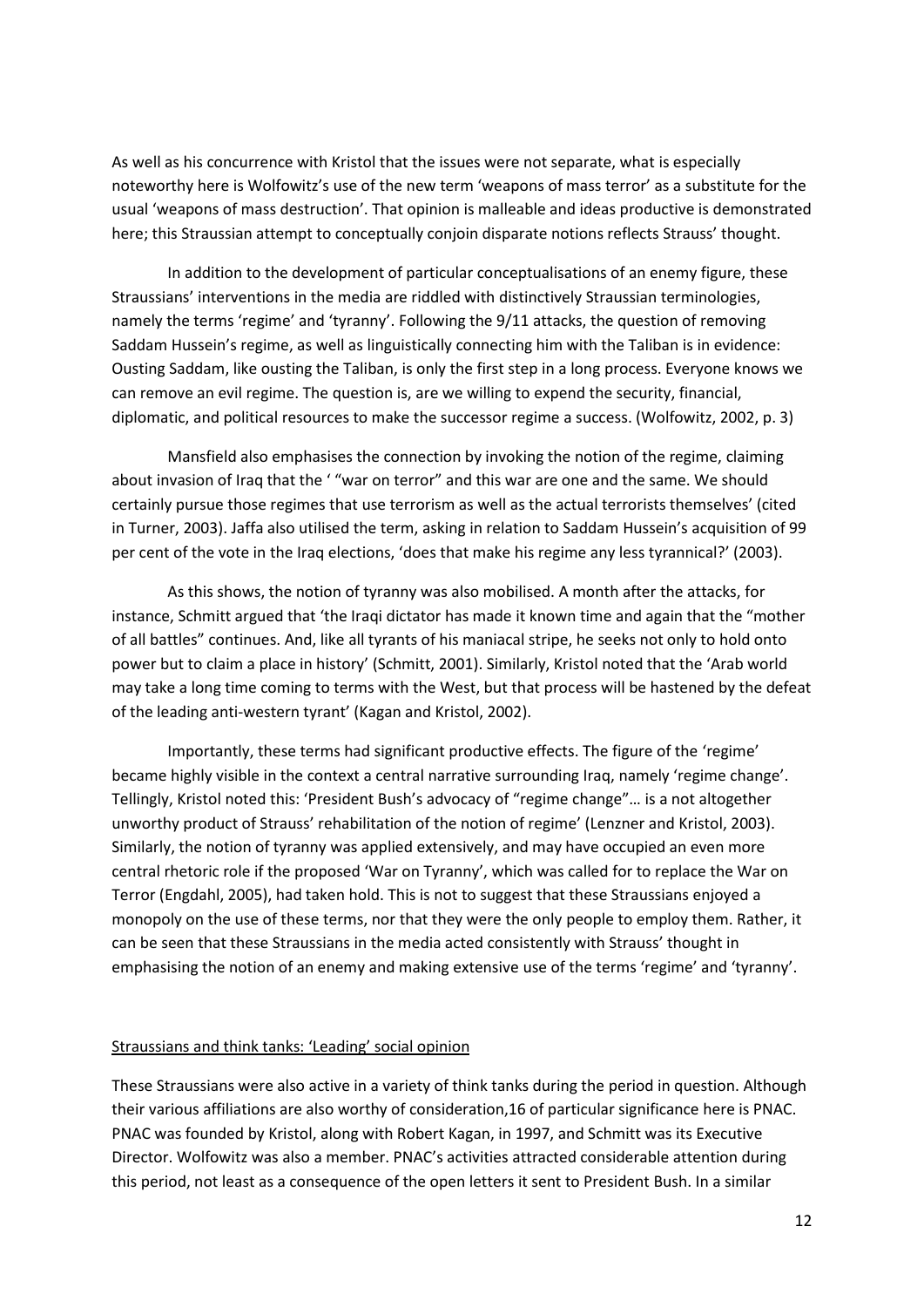manner to the Straussians active in the intelligence community and the media, the Straussians involved in PNAC endeavoured to emphasise the presence of an enemy and a connectionbetween Saddam Hussein and 9/11. In one letter, the signatories urged the President

to accelerate plans for removing Saddam Hussein from power in Iraq. As you have said, every day that Saddam Hussein remains in power brings closer the day the terrorists will have not just airplanes with which to attack us, but chemical, biological, or nuclear weapons, as well. (PNAC, 2002)

In another such letter, the signatories stated:

it may be that the Iraqi government provided assistance in some form to the recent attack on the United States. But even if evidence does not link Iraq directly to the attack, any strategy aiming at the eradication of terrorism and its sponsors must include a determined effort to remove Saddam Hussein from power in Iraq. (PNAC, 2001)

Here, the signatories argue that Iraq ought to be targeted and Saddam Hussein removed even in the absence of any evidence linking him to the 9/11 attacks. This might suggest that the need for proof was not a primary concern for these Straussians at this stage; they were keen to proceed with an invasion without it. That evidence was not a vital condition for these Straussians should come as no surprise in light of the politicisation of intelligence explored above.

In conjunction with these letters, Kristol disseminated a series of PNAC internal memoranda to his colleagues during this period. The content of these reflects the agenda outlined here, but of particular significance is that the recipients are referred to as 'opinion leaders' in each. This seems to echo Strauss' focus on the generation of salutary opinions; Straussians referring to one another as opinion leaders appears to reflect Strauss' imperative that opinions be generated and disseminated opinion in society.

PNAC's offices closed in 2006. Gary Schmitt commented that year: 'when the project started, it was not intended to go forever. That is why we are shutting it down. We would have had to spend too much time raising money for it'. He continues, significantly, that anyway 'it has already done its job… Our view has been adopted' (cited in Reynolds, 2006). That PNAC's 'job' was to ensure the adoption of its members' views is consistent with Strauss' emphasis on the production of social opinion.

Thus, several distinctively Straussian ideas and premises can be perceived in the interventions of these Straussians. Strauss' rejection of the possibility of objectivity is reflected in their activities relating to intelligence production; his explicit intention to rehabilitate the notions of the regime and tyranny is mirrored by these Straussians' continuous mobilisation of these terms; and his emphasis on the friend/enemy binary is shown across these spheres. An intellectual heritage can, consequently, be traced between Strauss' political philosophy and these Straussians' activities leading up to the invasion of Iraq, issues key to the study of contemporary US foreign policy.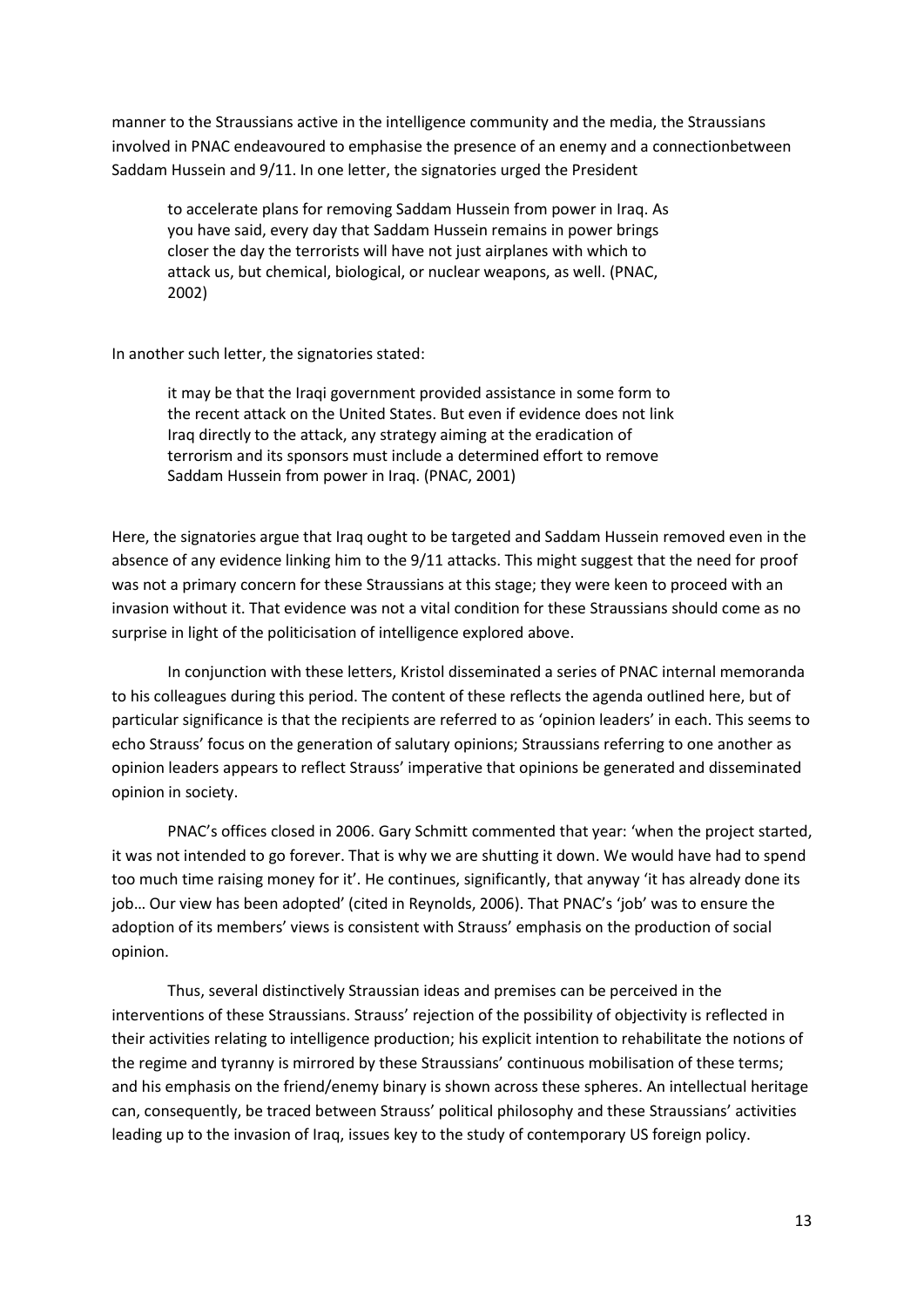#### **Strauss and IR Theory**

As well as the significance of Strauss' thought in the context of the invasion of Iraq, it also has important connotations in the context of contemporary IR theory. Strauss' preoccupation with the abyss underpinning Western philosophy and society reflects the ongoing debates regarding methodological, epistemological and ontological assumptions that have been central to the so-called Fourth Great Debate in IR. The question of the foundations upon which claims might be made is an issue that resides as the heart of the debate between traditional and critical theorists. Traditional theorists have charged that critical scholars have endangered the premises upon which IR scholarship depends; Robert Keohane, for instance, objects 'to the notion that we should happily accept the existence of multiple incommensurable epistemologies, each equally valid. Such a view seems to me to lead away from our knowledge of the external world, and ultimately to a sort of nihilism' (1989, p. 249). He continues:

I fear that many feminist theorists of international relations may follow the currently fashionable path of fragmenting epistemology, denying the possibility of social science. But I think this would be an intellectual and moral disaster… [because] 'in a world of radical inequality, relativist resignation reinforces the status quo'. (1989, p. 250)

For Keohane, such a problematisation of epistemology appears to lead to a situation wherein morality and knowledge perish, to a relativist space wherein one is resigned to the status quo. This is because, as David Campbell notes,

'end of philosophy' – the problematic turn that signifies, among other developments, the Heideggerian critique of metaphysics and its many offspring – appears to pose something of a hurdle for thinking through the ethical challenges of our era. Not least of these obstacles is the view that in the wake of the Heideggerian critique, the ground for moral theory has been removed, because the ethos of moral philosophy cannot remain once the logos of metaphysics has gone. (1999, p. 30)

Apprehension of this kind is also in evidence in Ken Booth's invocation of Richard A. Wilson's analogy: 'Rights without a metanarrative are like a car without seat-belts; on hitting the first bump with ontological implications, the passenger's safety is jeopardised' (2005, p. 270). Here, the problematisation of ontology is noted for undermining the 'safety' of those wishing to engage in knowledge claims. In this account, although a fixed or stable set of ontological premises would serve to secure the subject, disrupting or undermining these renders him/her manifestly unsafe. The fear associated with this lack of safety seems to be related to the possibility of knowledge and judgement. As Booth notes elsewhere, such thought 'offers no escape from might is right' (1991, p. 316).

This concern with the logic of 'might is right' relates to the question of the rise of far-right politics in the twentieth century. As Campbell notes, such thought has prompted a 'range of concerns – the German Historikerstreit, the wartime writings of Paul de Man, and various attempts at Holocaust revisionism, along with Heidegger's own Nazi affiliations – that many take to be proof of the dangers that post-metaphysical thinking portends' (1999, p. 30). These concerns reside at the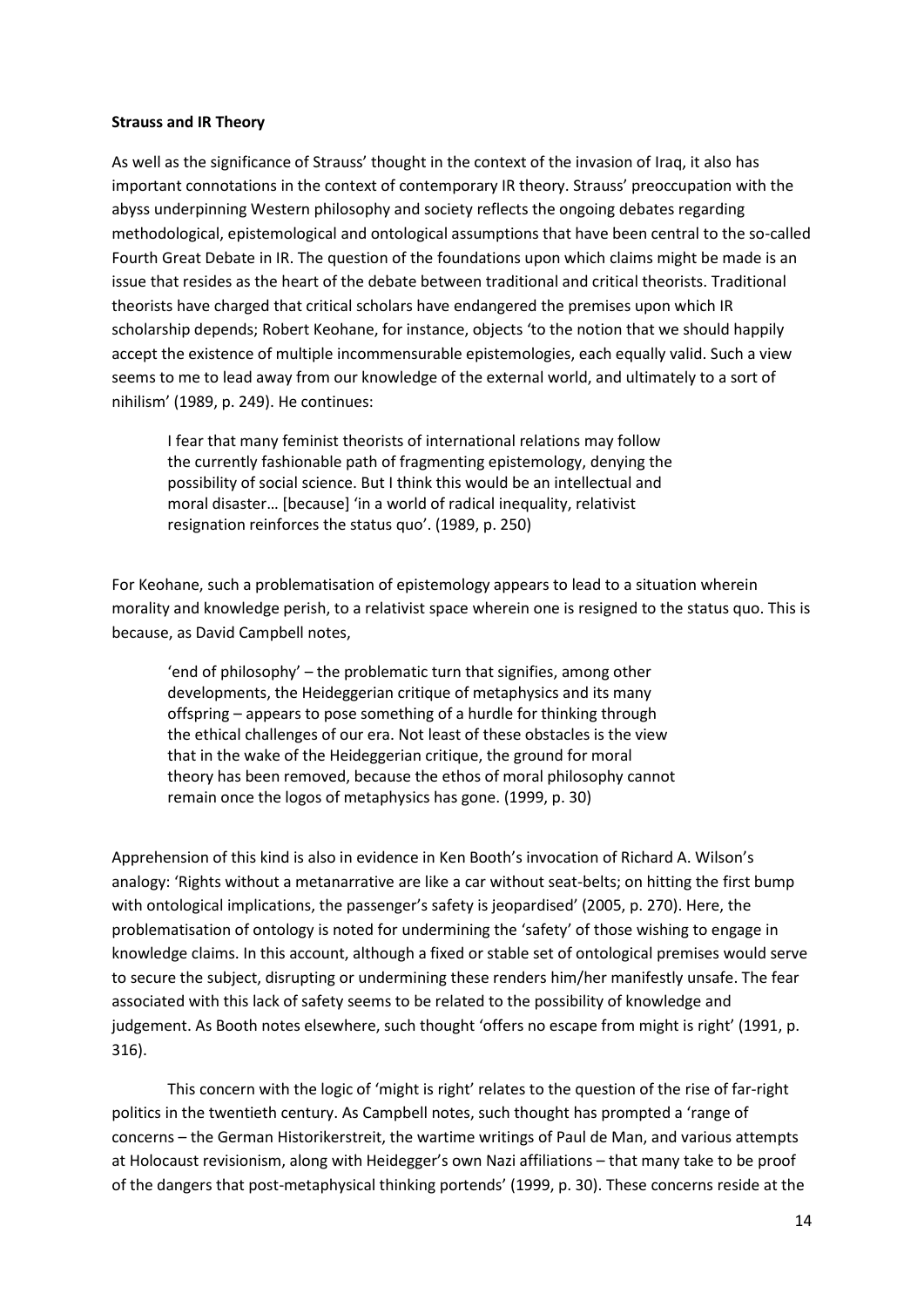heart of Strauss' political philosophy. Strauss was so profoundly troubled by Heidegger because he read the latter as having concluded that 'ethics is impossible, and his whole being was permeated by the awareness that this fact opens up an abyss (Strauss, 1989, p. 28). Strauss was disturbed by the relationship he perceived between the Nietzschean/Heideggerian destabilisation of metaphysics and the rise of Nazism; for Strauss, the 'particular horror of modern tyranny has been its alliance with perverted philosophy' (Bloom, 1974, p. 388).

The risk, as Strauss saw it, was that in the absence of fixed moral standards, no boundaries or barriers exist to curb the worst excesses of human behaviour: Heidegger became a Nazi in 1933. This was not due to a mere error of judgement on the part of a man who lived on great heights high above the low land of politics. Everyone who had read his first great book and did not overlook the wood for the trees could see the kinship in temper and direction between Heidegger's thought and the Nazis. (Strauss, 1989, p. 30)

Strauss also looks further back, to Nietzsche, claiming that the 'case of Heidegger reminds one to a certain extent of the case of Nietzsche. Nietzsche, naturally, would not have sided with Hitler. Yet there is an undeniable kinship between Nietzsche's thought and fascism' (Strauss, 1989, p. 31). In short, for Strauss, as for Keohane and Booth, undermining epistemological or ontological foundations means that values and moral premises cannot be securely held, and this means that there is no protection against the rise of fascism, the supposed political culmination of nihilism. The exposure of the abyss, in this account, paves the way for the related evils of despair and Nazism.

Strauss' underlying project can be read as an attempt to offset the dangers associated with the destabilisation of the foundations upon which philosophy and society had hitherto rested. As such, it may be hoped that it could have purchase in assuaging the concerns raised by Keohane and Booth. The exposure of the abyss leads, for Strauss, to conditions wherein values become relative and the reason of the strongest prevails, and he consequently endorses the generation and dissemination of socially salutary opinions in order that society may be rendered safe from these dangers. However, the interventions of the Straussians discussed here highlight a problem with this solution. The political outcome of the process of opinion formation proposed by Strauss has at its core precisely the logic of 'might is right' that Booth fears; these Straussians generated ideas about the relationship between 9/11, Iraq and WMD in accordance with their political agenda, and successfully instantiated this in the popular consciousness. This conforms to the logic of the domination of the strongest that Booth identifies; the Straussian discourse prevailed over competing claims and accounts in the fields of intelligence production, think tanks and the media for reasons other than their intrinsic plausibility, such that their account became the dominant opinion.

Thus although Strauss attempts to avoid conditions wherein 'might is right' by generating socially salutary opinions, his thought reflects precisely this tendency. Strauss' attempt to offset this logic by avoiding nihilism through the generation of opinion was thus not successful; in advocating the generation of salutary opinions by those occupying positions of power, he ensured the perpetuation of the logic of the domination of the strongest. The salutary options developed and disseminated in the service of particular political ends amount precisely to a politics following the logic of 'might is right'. This might suggest that Strauss' attempt to generate substitute foundations to secure the modern condition against the dangers of nihilism cannot assuage the concerns raised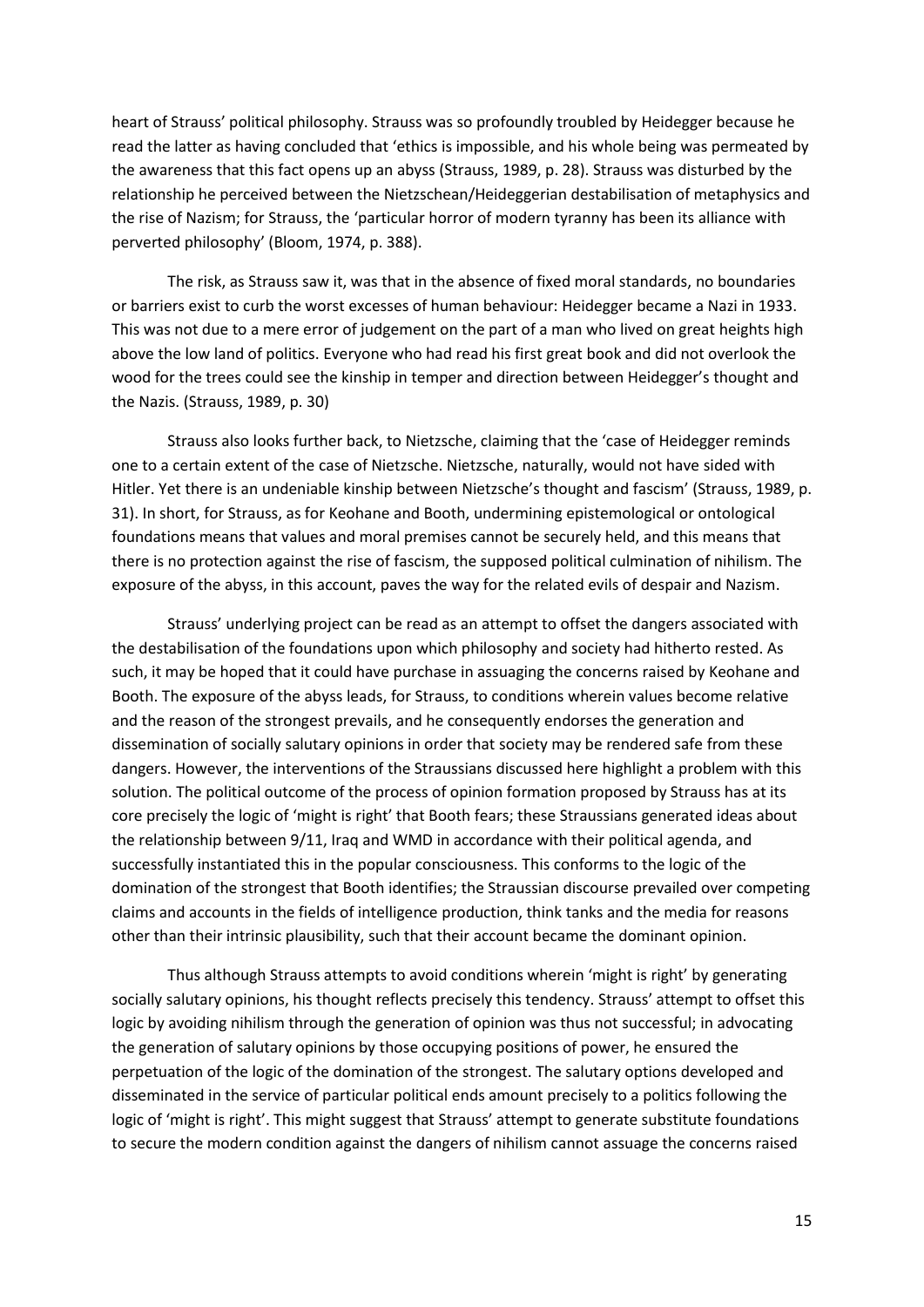by Keohane and Booth; the generation of opinions as substitute foundations can only lead back to the totalising political outcomes they seek to avoid.

#### **Conclusion**

The political philosophy of Leo Strauss is thus of import in IR in the context of the study of both contemporary US foreign policy and IR theory. In the first case, the Straussians' interventions in intelligence production, the media and think tanks reflect Strauss' thought in several crucial ways, namely the impossibility of objectivity in the foundationless modern condition, the operation of the friend/enemy binary, the rehabilitation of the notions of regime and tyranny, and the generation and dissemination of socially salutary opinions in order that society might avoid a descent into relativism and nihilism. While I do not claim that the Straussians were the only group intent on realising the invasion of Iraq, nor that the individuals discussed here were not motivated by issues other than their Straussian worldview, the relationship between Strauss' thought and the activities of Straussians within and close to the political establishment amounts to an important layer of analysis relating to the broader issue of the invasion, and reposes enduring questions about the relationship between philosophical traditions and political praxis.

Concurrently, Strauss' thought can be read as a response to, and an attempt to offset, the dangers he associated with the exposure of the foundationlessness of the modern condition. His advocation of the generation and dissemination of socially salutary opinions as a means by which to counter the onset of relativism and nihilism appears to amount to an attempt to challenge the logic of 'might is right', which is risked, for Strauss, when such foundations are undermined. However, Strauss' project of opinion construction recreates exactly the logic of 'might is right' he appears to have been at pains to resist; by generating salutary opinions that masquerade as truth, a project of ontological totalisation occurs. This has important political implications: as Emmanuel Levinas notes, 'political totalitarianism rests on ontological totalitarianism' (Levinas, 1990, p. 206). Such a relationship poses vital questions for those in IR engaged with the problem of theoretical foundations; if a self-conscious generation of opinion risks bringing about a totalising politics through the logic of the domination of the strongest, such a process does not address the concerns raised by Keohane or Booth, or indeed Strauss, regarding the desire to secure the subject against the supposed relativistic or nihilistic dangers of the abyss. On the contrary, it brings about precisely the logic of 'might is right' that they identify as the terrible consequence of the exposure of the abyss. This suggests that it is not in itself, as Strauss, Keohane or Booth claim, the destabilisation of metaphysical foundations that leads to totalising politics following the logic of the domination of the strongest. It is, rather, precisely the attempt to secure against such foundationlessness by imposing (pseudo-)ontological categories or principles that leads directly to such politics.

This may suggest that while projects of opinion construction cannot challenge the logic of 'might is right', a deconstructive approach that, while still proffering active and productive projects of political praxis, perpetually disrupts and resists the instantiation of any such project as final or given, may prove more fruitful in this context. This is because such a project restlessly intervenes to prevent the ontological totalisation that is the condition of possibility of political totalisation of the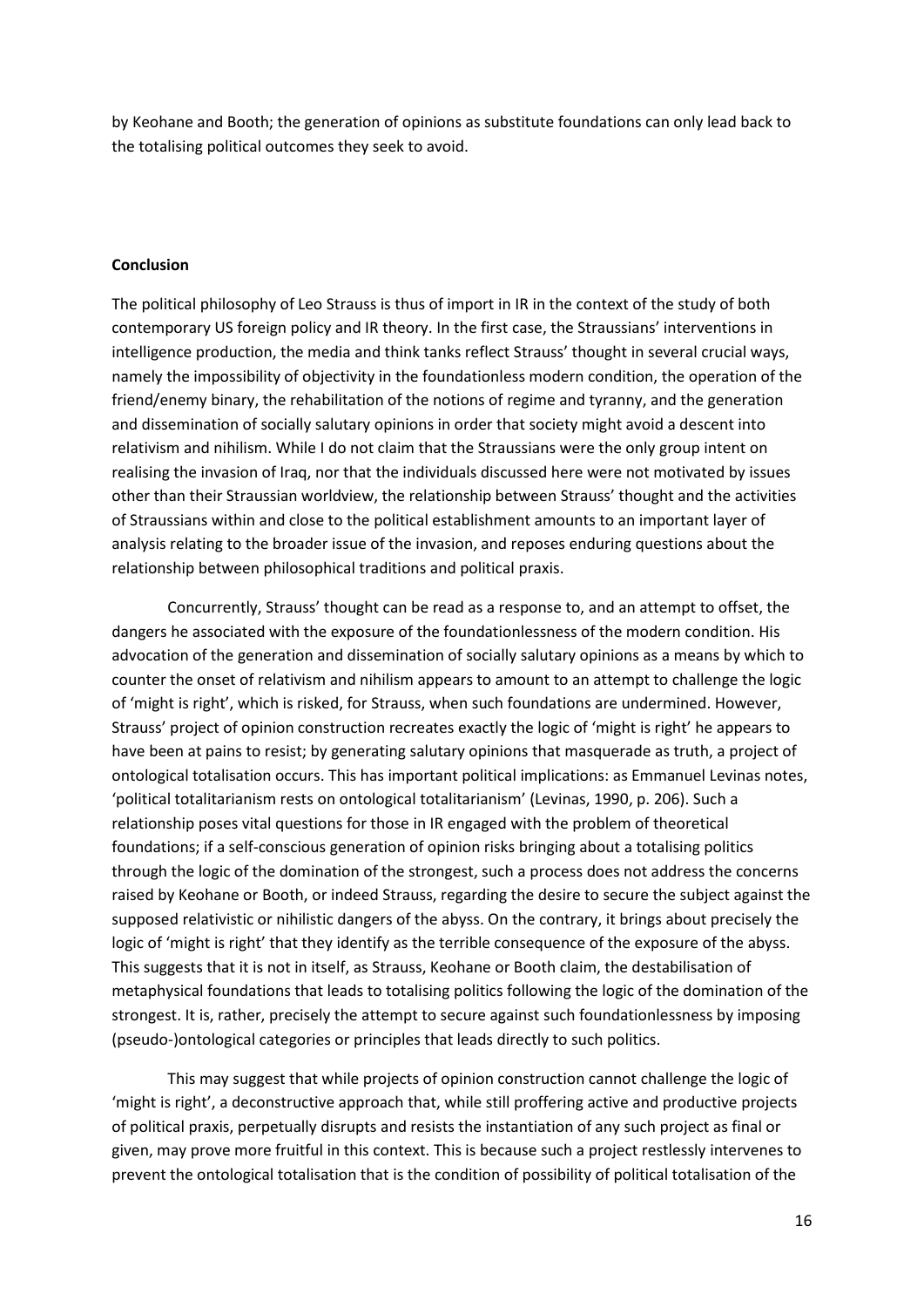kind generated by the Straussian construction of socially salutary opinions. In short, if the movements of deconstruction can resist the ontological totalisation that is the condition of possibility of political totalisation, it may be better placed to challenge the logic of 'might is right' than alternative processes of construction that reproduce the problem of ontological totalisation.

# **Acknowledgements**

I am indebted to Larry George, Maja Zehfuss, Angie Wilson and Chris Rossdale for their engagement with this article and the broader project from which it is taken. Thanks are also extended to Rob Howse for informative discussions relating to several issues raised in it, and to an anonymous reviewer.

## **About the Author**

Aggie Hirst is Lecturer in International Politics at City University London. Her research interests lie at the intersection between post-9/11 US foreign policy and IR theory. She is the author of a forthcoming book entitled *Leo Strauss and the Invasion of Iraq: Encountering the Abyss* (Routledge). She is also currently co-organising a forum with Millennium (forthcoming 2013) exploring the question of political violence and the so-called 'Death of God'.

#### **Notes**

1 The play, entitled Embedded, was written and directed by Tim Robbins, and was staged in Los Angeles, New York, London, Chicago and elsewhere. It featured parodies of members of Bush's war cabinet chanting and proclaiming their allegiance to Strauss (see Minowitz, 2009, p. 20).

2 The documentary, The Power of Nightmares, was written and directed by Adam Curtis and enjoyed a good deal of publicity, including a screening at the Cannes Film Festival in 2005.

3 He continues: 'it is equally important not to over-estimate the influence or the specificity of the Straussian position… [because] the roots of neoconservatism are broader than Straussian philosophy alone'.

4 Such a conflation is demonstrated, for instance, in Jim George's reference to 'Straussian inspired neo-conservatives' (2005, p. 174).

5 Whether or not such a sustained engagement with Strauss' political philosophy is the necessary condition for inclusion in the category 'Straussian', or indeed the only or principle means by which Straussian influence is possible, is itself an important question. I would submit that the dissemination of Straussian ideas has been pervasive in ways other than direct engagement with his writings; as the article will show, textual study is by no means the only way in which Strauss' ideas have been in circulation within the neo-con movement and beyond. However, claiming such indirect influence remains highly contentious, and the surrounding difficulties adequately demonstrating it are frequently appealed to as part of rebuttals on the part of those sympathetic to Strauss and the Straussians. This is part of the reason why this article restricts itself to a focus on those who can more directly be said to have been influenced by Strauss and be shown to operate in light of his teachings.

6 For a fuller exploration and defence of this claim regarding Strauss' conceptualisation of justice,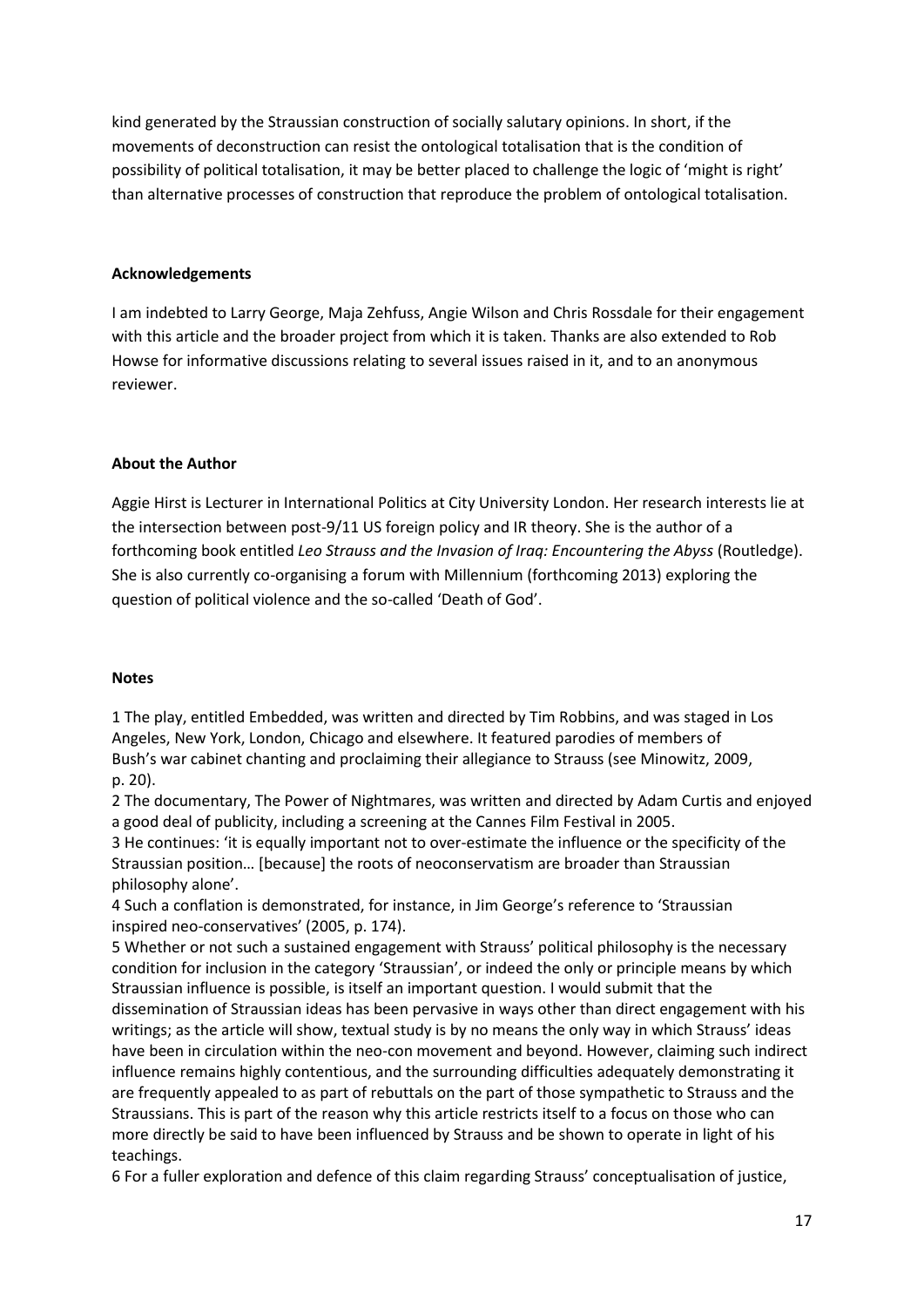see Aggie Hirst (forthcoming). For a sense of how centrally this conceptualisation resides in the Straussian worldview, see the introduction to Harry Jaffa's introduction to Crisis of the House Divided, in which he states that it was 'not meant to be a book about American History, except incidentally. It is in the form of a disputed question, itself a form of the Socratic dialogue. It was born in my mind when I discovered – at a time when I was studying the Republic with Leo Strauss – that the issue between Lincoln and Douglas was in substance, and very nearly in form, identical with the issue between Socrates and Thrasymachus' (1982, p. v).

7 At stake here is an interesting and important issue relating to the question of liberalism's relationship to the War on Terror. The critical interventions of Prozorov, Odysseos and Mouffe, among others, are focused upon highlighting that, in the latter's terms, 'Bush's war against terrorism is presented as the direct implementation of a Schmittian understanding of the political. To avoid the "clash of civilizations" to which this type of politics is leading, we must come back to the liberal approach and work towards the establishment of a cosmopolitan world order' (2007, p. 147). While I am certainly sympathetic to this challenge to the totalising tendencies of (neo)liberal orthodoxy, I am not entirely sure that Schmitt offers the best means by which to advance this critique. For further discussion of this question, see Aggie Hirst, Leo Strauss and the Invasion of Iraq: Encountering the Abyss.

8 That enemies need only be 'potential' is noteworthy here. It suggests that the political defined in these terms relies upon a sense of constant possible threats and dangers rather than constant struggle against a particular enemy. The function of such an amorphous yet ever-present threat is not to orient society in a constant condition of conflict but rather to situate and thereby contribute to rendering it a coherent social group by reference to an outside or otherness that threatens it.

9 For further discussion of the question of Strauss' understanding of the constitution of subjectivity, see Aggie Hirst (2010).

10 Although other Straussians could be identified, a detailed study of these individuals demonstrates significant connections between Strauss' thought and their activities, and satisfies critics' demands for specificity.

11 The degree to which Wolfowitz can be described as a Straussian has been a point of contention. While critics such as Drury (1999) and Norton (2004) identify him as belonging to this group, and Jeane Kirkpatrick stated in 2002 that 'Wolfowitz is still a leading Straussian' (Mann, 2004, p. 28), Minowitz claims, in contrast, that according to Francis Fukuyama, Wolfowitz 'never regarded himself as a Strauss prote´ge´', and that he was 'much more heavily influenced by Wohlstetter' (2009, p. 25), his PhD supervisor. According to Solomon (2007, p. 13), Wolfowitz himself asserted on the matter: 'I don't particularly like the [Straussian] label, because I don't like labels that much'. Whether this implies a dislike of the Straussian label in particular or labels more generally is unclear. Minowitz concedes that he can be identified as a 'Straussian "in recovery" ' (2009, p. 25) and that he 'exited early in the journey' (2009, p. 250) to becoming a Straussian. That he may not have realised the entire process does not entail that he was not influenced by it, as the exploration later affirms.

12 All three were involved in the early 1990s in the Consortium for the Study of Intelligence's Working Group on Intelligence Reform, a group established explicitly to reform intelligence practices that met over a period of 2 years, indeed Schmitt was the Group's Co-ordinator and co-edited the book publishing its findings. Schmitt is also a former executive director of the President's Foreign Intelligence Advisory Board, a position to which he was appointed by Reagan in 1984, and has been involved in the activities of the Senate Select Committee on Intelligence. Shulsky held a position as a senior scholar at the National Strategy Information Centre (NSIC), as well as working for the RAND Corporation. He was also active alongside the Senate Select Committee on Intelligence in the 1980s, and Director of the Office of Special Plans from its inception in 2002. Wolfowitz was a member of the Commission on the Roles and Capabilities of the US Intelligence Community in the mid-1990s.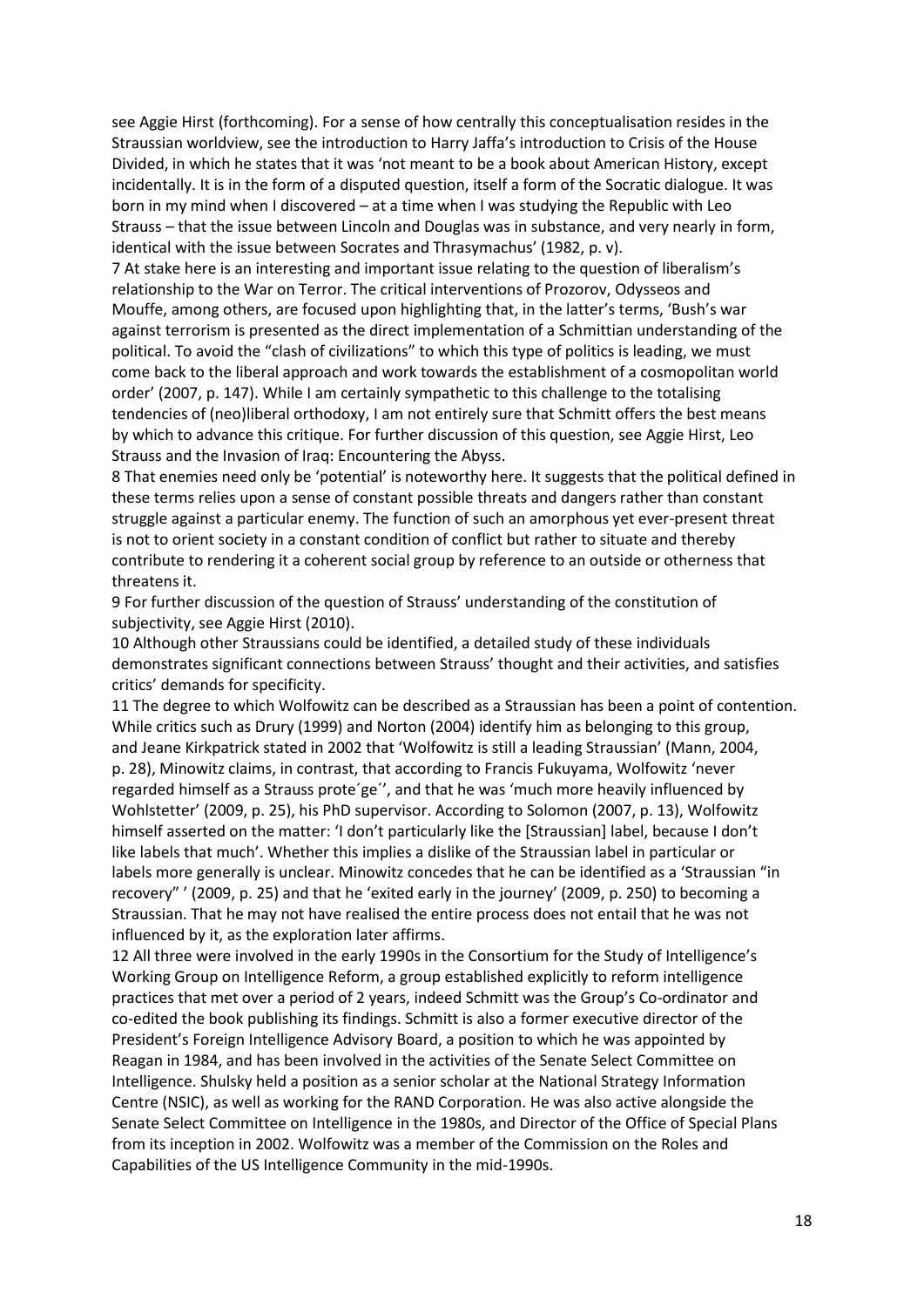13 The question of the OSP as the appropriate name for the office within which interventions were made has been the subject of some debate. The Department of Defense's 2007 review concludes that the 'term Office of Special Plans has become generic terminology for the activities of the Office of the Under Secretary of Defense for Policy, including the Policy Counter Terrorism Evaluation Group and Policy Support Office'. The term will be employed in this generic capacity in what follows not least because those calling for the DoD inquiry, as well as the popular and scholarly debate surrounding the affair, have done so.

14 This is not to suggest that such methods are themselves unproblematic nor that they should not be subject to critique. Rather, it is to highlight the problems associated with the deliberate removal of practices intended to promote the reliability of information.

15 The connection made here between the activities of Straussians in the sphere of intelligence and those involved in producing the Weekly Standard is noteworthy, and will be explored later. 16 These Straussians have considerable institutional affiliations: Jaffa is Distinguished Fellow at the Claremont Institute; Schmitt, Mansfield and Wolfowitz are connected to the American enterprise Institute; Shulsky has worked for the RAND Corporation; Kristol is closely connected to the Carnegie Endowment; Shulsky, Schmitt and Wolfowitz have had dealings with the NSIC.

# **References**

Ackerman, S. and Judis, J.B. (2003) The first casualty. New Republic 228 (25), 30 June.

Bloom, A. (1974) Leo Strauss: September 20, 1899 – October 18, 1973. Political Theory 2(4): 372–392.

Booth, K. (ed.) (1991) Security and emancipation. Review of International Studies 17(4): 313–326.

Booth, K. (ed.) (2005) Critical Security Studies and World Politics. Boulder, CO; London: Lynne Rienner.

Boyer, P.J. (2004) The believer. The New Yorker 1 November.

Cabrejas, J. (2003) Behind Bush's drive to war. The Humanist November/December.

Campbell, D. (1999) The deterritorialization of responsibility. In: D. Campbell and M. Shapiro (eds.) Moral Spaces: Rethinking Ethics and World Politics. Minneapolis, MN; London: University of Minnesota Press.

Clarke, R.A. (2004) Against All Enemies: Inside America's War on Terror. New York; London; Toronto; Sydney: Free Press.

Connolly, W.E. (2005) Pluralism. Durham, NC; London: Duke University Press.

Costopoulos, J. (2005) Anne Norton and the 'Straussian' Cabal: How not to write a book. Interpretation: A Journal of Philosophy 32(3): 269–281.

Department of Defense Inspector General. (2007) Review of pre-Iraqi war activities of the office of the under secretary of defense for policy. 9 February, http://www.fas.org/irp/agency/dod/ ig020907-decl.pdf.

Dorrien, G. (2004a) 'Benevolent global hegemony': William Kristol and the politics of American Empire. Logos 3.2 (Spring).

Dorrien, G. (2004b) Imperial Designs: Neoconservatism and the New Pax Americana. New York; London: Routledge.

Drolet, J.-F. (2009) The cryptic Cold War realism of Leo Strauss. International Politics 46(1): 1–27. Drolet, J.-F. (2011) American Neoconservatism: The Politics and Culture of a Reactionary Idealism. London: Hurst and Company.

Drury, S.B. (1999) Leo Strauss and the American Right. New York: St. Martin's Press.

Ehrman, J. (1995) The Rise of Neoconservatism: Intellectuals and Foreign Affairs, 1945–1994. New Haven, CT; London: Yale University Press.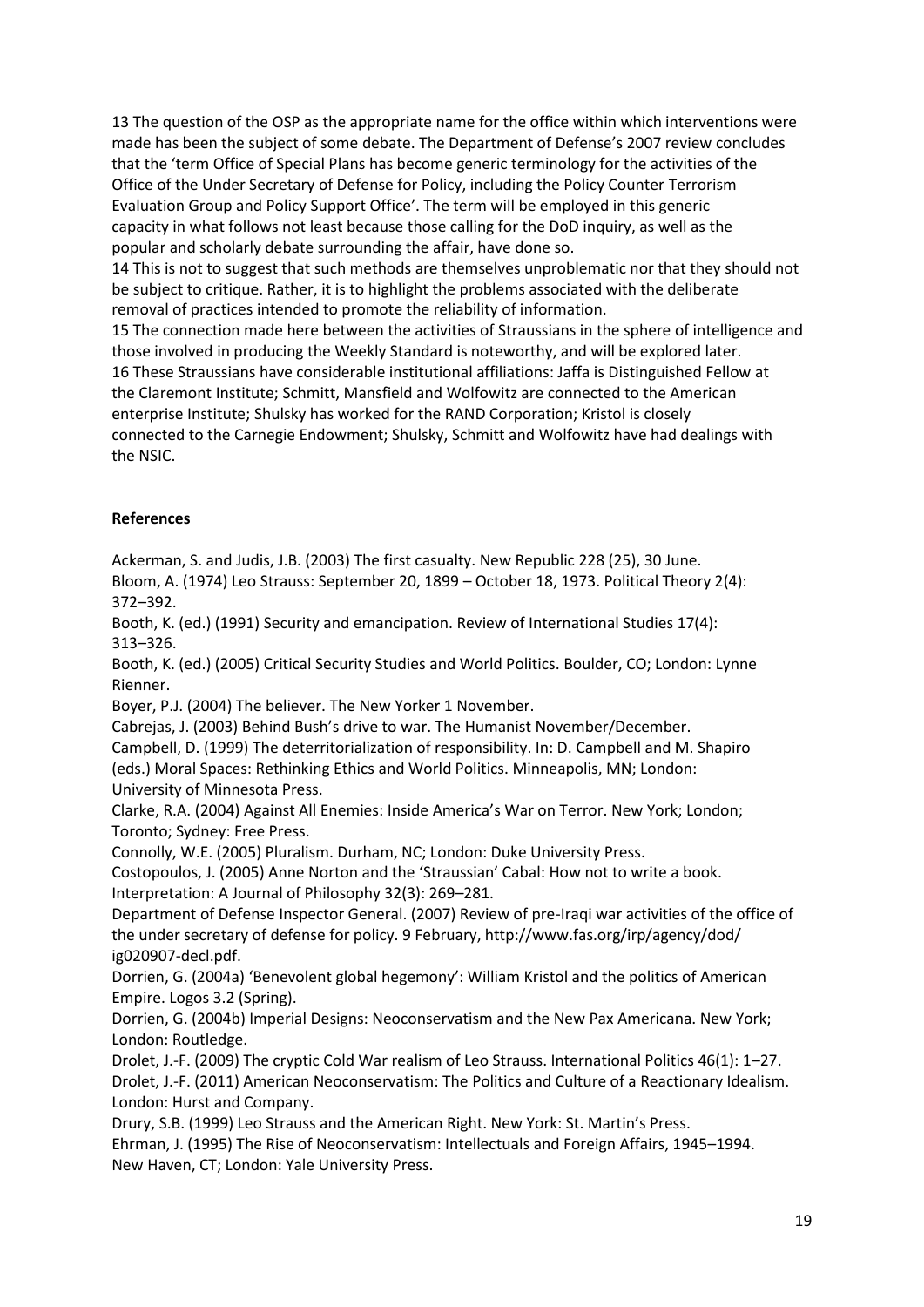Engdahl, F.W. (2005) Behind Bush II's 'War on Tyranny'. 12 February, http://www.studienvonzeitfragen.net/Zeitfragen/War\_On\_Tyranny\_/war\_on\_tyranny\_.html.

Frachon, A. and Vernet, D. (2003) The strategist and the philosopher: Leo Strauss and Albert Wohlstetter. Counterpunch, 2 June.

George, J. (2005) Leo Strauss, neoconservatism and US foreign policy: Esoteric nihilism and the Bush doctrine. International Politics 42: 174–202.

George, L. (2010) Leo Strauss's squid ink. In: T. Burns and J. Connolly (eds.) The Legacy of Leo Strauss. Exeter, UK; Charlottesville, VA: Imprint Academic.

Halper, S. and Clarke, J. (2004) America Alone: The Neo-conservatives and the Global Order. Cambridge; New York; Melbourne; Madrid; Cape Town; Singapore; Sao Paulo: Cambridge University Press.

Hersh, S.M. (2003) Selective intelligence. The New Yorker 12 May.

Hersh, S.M. (2005) Chain of Command. London; New York; Toronto; Dublin; Camberwell, Australia; New Delhi; Auckland; Rosebank, South Africa: Penguin.

Hirst, A. (2010) Straussianism and poststructuralism: Two sides of the same coin? In: T. Burns and J. Connelly (eds.) The Legacy of Leo Strauss. Exeter, UK; Charlottesville, VA: Imprint Academic.

Hirst, A. (2013) Leo Strauss and the Invasion of Iraq: Encountering the Abyss. Routledge. Howse, R. (1998) From legitimacy to dictatorship – And back again: Leo Strauss critique of the anti-liberalism of Carl Schmitt. In: D. Dyzenhaus (ed.) Law as Politics: Carl Schmitt's Critique of Liberalism. Durham, NC; London: Duke University Press.

Howse, R. (2003) The Use and Abuse of Leo Strauss in the Schmitt Revival on the German Right -The Case of Heinrich Meier. Working Paper.

Jaffa, H.V. (1982) Crisis of the House Divided: An Interpretation of the Issues in the Lincoln–Douglas Debates. Chicago; London: University of Chicago Press.

Jaffa, H.V. (1999) Strauss at one hundred. In: D.L. Deutsch and J.A. Murley (eds.) Leo Strauss, the Straussians and the American Regime. Lanham, MD; Boulder, CO; New York; Toronto; Oxford: Rowman and Littlefield.

Jaffa, H.V. (2003) American conservatism and the present crisis. 12 February, http:// www.claremont.org/publications/crb/id.917/article\_detail.asp.

Jantzen, G.M. (2003) Eros and the abyss: Reading medieval mystics in postmodernity. Literature and Theory 17(3): 244–264.

Kagan, R. and Kristol, W. (2002) What to do about Iraq? The Weekly Standard 21 January. Keohane, R.O. (1989) International relations theory: Contributions of a feminist standpoint. Millennium 18(2): 245–253.

Kristol, I. (1995) Neo-conservatism: The Autobiography of an Idea, Selected Essays, 1949–1995. New York; London; Toronto; Sydney; Tokyo; Singapore: The Free Press.

Kwiatkowski, K. (2004) The New Pentagon papers. Salon, 10 March.

Lampert, L. (1996) Leo Strauss and Nietzsche. Chicago; London: University of Chicago Press.

Lampert, L. (2009) Strauss's recovery of esotericism. In: S.B. Smith (ed.) The Cambridge

Companion to Leo Strauss. Cambridge; New York; Melbourne; Madrid; Cape Town; Singapore; Sao Paulo; Delhi: Cambridge University Press.

Lang, W.P. (2004) Drinking the Kool-Aid. Middle East Policy Council Journal XI(2).

Levinas, E. (ed.) (1990) Freedom of speech. In: Difficult Freedom: Essays on Judaism. Baltimore: Johns Hopkins University Press.

Lenzner, S. and Kristol, W. (2003) What was Leo Strauss up to? The Public Interest Fall: 153. Leupp, G. (2003) Philosopher kings: Leo Strauss and the neocons. Counterpunch 24 May. Lobe, J. (2003) Iraq: The schemers get their way. The Asia Times 17 July.

Mann, J. (2004) Rise of the Vulcans: The History of Bush's War Cabinet. New York; Toronto; London; Dublin; Camberwell, Australia; New Delhi; Auckland; Rosebank, South Africa: Penguin.

Mansfield, H.C. (2002) Then and now, interview with Gwen Ifill on NewsHour with Jim Lerher, 13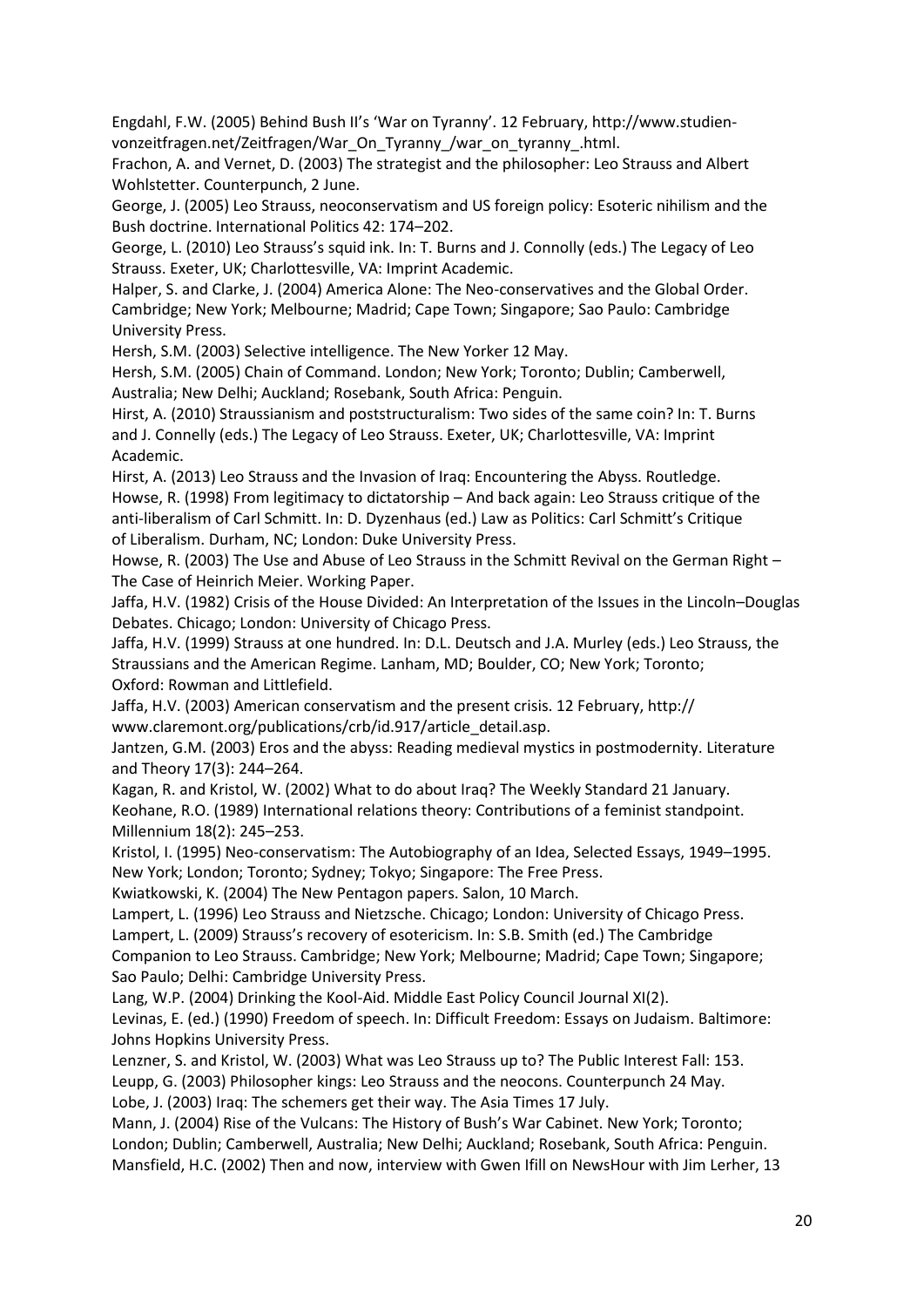September, http://harveymansfield.org/multimedia/then-and-now-mansfield/.

Meier, H. (2006) Carl Schmitt and Leo Strauss: The Hidden Dialogue. Chicago; London: University of Chicago Press.

Minowitz, P. (2009) Straussophobia: Defending Leo Strauss and Straussians against Shadia Drury and Other Accusers. Lanham, MD; Boulder, CO; New York; Toronto; Plymouth, UK: Lexington Books.

Mitchell, G.R. (2006) Team B intelligence coups. Quarterly Journal of Speech 92(2): 144–173.

Mouffe, C. (2007) Carl Schmitt's warning on the dangers of a unipolar world. In: L. Odysseos and F. Petito (eds.) The International Political Thought of Carl Schmitt. Abingdon; New York: Routledge.

Murray, D. (2006) Neoconservatism: Why We Need It. New York: Encounter Books.

Norton, A. (2004) Leo Strauss and the Politics of American Empire. New Haven, CT; London: Yale University Press.

Odysseos, L. (2007) Crossing the line? Carl Schmitt on the 'spaceless universalism' of cosmopolitanism and the war on terror. In: L. Odysseos and F. Petito (eds.) The International Political Thought of Carl Schmitt. Abingdon; New York: Routledge.

Owens, P. (2007) Beyond Strauss, lies and the war in Iraq: Hannah Arendt's critique of neoconservatism. Review of International Studies 33(2): 265–283.

Pangle, T.L. (ed.) (1989) The Rebirth of Classical Political Rationalism: An Introduction to the Thought of Leo Strauss. Chicago; London: University of Chicago Press.

Project for the New American Century. (2001) Letter to President Bush on terrorism.

20 September, http://www.newamericancentury.org/Bushletter.htm.

Project for the New American Century. (2002) Letter to President Bush on Israel. 3 April, http:// www.newamericancentury.org/lettersstatements.htm.

Prozorov, S. (2007) The ethos of insecure life: Reading Carl Schmitt's existential decisionism as a Foucauldian ethics. In: L. Odysseos and F. Petito (eds.) The International Political Thought of Carl Schmitt. Abingdon; New York: Routledge.

Reynolds, P. (2006) End of the neo-con dream. 21 December, http://news.bbc.co.uk/1/hi/world/ middle\_east/6189793.stm.

Rhem, K.T. (2003) Wolfowitz says disarming Iraq is 'second front' in War on Terror. 11 March, http://www.americagov/st/washfile-english/2003/March/20030312153708rethcirj0.0325281.html. Rosen, S. (2009) Leo Strauss and the problem of the modern. In: S.B. Smith (ed.) The Cambridge Companion to Leo Strauss. Cambridge; New York; Melbourne; Madrid; Cape Town; Singapore; Sao Paulo; Delhi: Cambridge University Press.

Schmitt, G. (2001) Why Iraq? The Weekly Standard 19 October.

Schmitt, G. and Shulsky, A. (1999) Leo Strauss and the world of intelligence (by which we do not mean nous). In: D.L. Deutsch and J.A. Murley (eds.) Leo Strauss, the Straussians and the American Regime. Lanham, MD; Boulder, CO; New York; Toronto; Oxford: Rowman and Littlefield. Sheppard, E.R. (2006) Leo Strauss and the Politics of Exile: The Making of a Political Philosopher.

Hanover, NH; London: Brandeis University Press.

Shorris, E. (2004) Ignoble liars, George Bush, and the philosophy of mass deception. Harper's Magazine June.

Shulsky, A. (1995) What is intelligence? Secrets and competition among states. In: R. Godson, E.R. May and G. Schmitt (eds.) US Intelligence: Agendas and Reform. Washington; London: Brassey's.

Shulsky, A. and Schmitt, G. (1995) Intelligence reform: Beyond the Ames Case. In: R. Godson, E.R. May and G. Schmitt (eds.) US Intelligence: Agendas and Reform. Washington; London: Brassey's.

Smith, S.B. (2007) Reading Leo Strauss: Politics, Philosophy, Judaism. Chicago; London: University of Chicago Press.

Solomon, L.D. (2007) Paul D. Wolfowitz: Visionary Intellectual, Policymaker, and Strategist. West